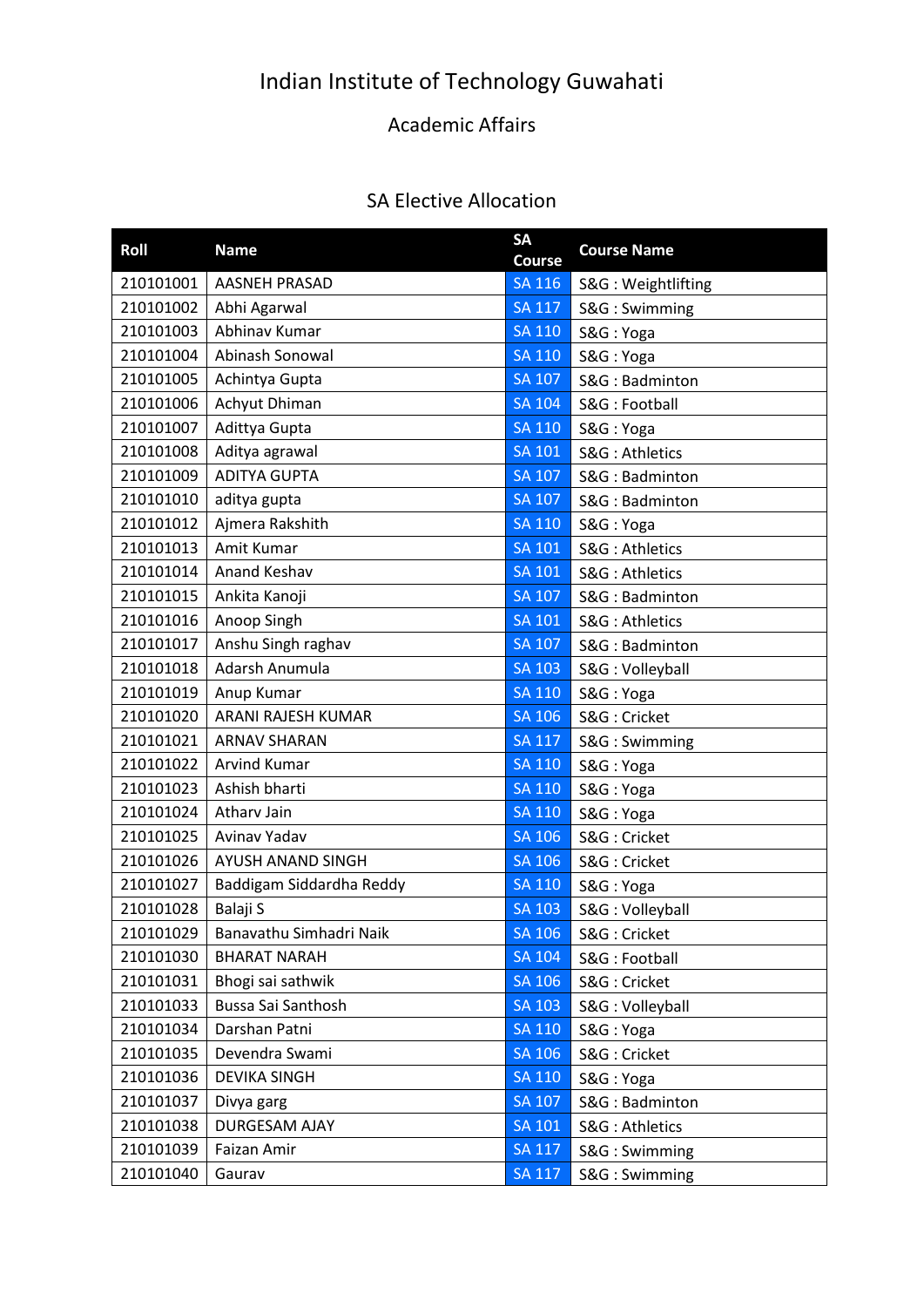| 210101041 | Gautam Juneja               | <b>SA 106</b> | S&G: Cricket       |
|-----------|-----------------------------|---------------|--------------------|
| 210101042 | Gautam Sharma               | <b>SA 103</b> | S&G: Volleyball    |
| 210101043 | Sarvesh Gholap              | <b>SA 110</b> | S&G: Yoga          |
| 210101044 | Gutthula Naga Satya Preetam | <b>SA 103</b> | S&G: Volleyball    |
| 210101045 | Harsh Katara                | $SA$ $117$    | S&G: Swimming      |
| 210101047 | Harshit Seksaria            | <b>SA 110</b> | S&G: Yoga          |
| 210101048 | Harshit Singh Pakhariya     | <b>SA 117</b> | S&G: Swimming      |
| 210101049 | <b>Hemant Yadav</b>         | SA 101        | S&G: Athletics     |
| 210101050 | Himangshu Deka              | <b>SA 107</b> | S&G: Badminton     |
| 210101051 | Himanshi Gautam             | <b>SA 101</b> | S&G: Athletics     |
| 210101052 | Ajay Janapati               | <b>SA 107</b> | S&G: Badminton     |
| 210101053 | Siddhant jethwani           | <b>SA 103</b> | S&G: Volleyball    |
| 210101054 | Kannan Rustagi              | <b>SA 101</b> | S&G: Athletics     |
| 210101055 | Kella Usha Sree             | SA 107        | S&G: Badminton     |
| 210101056 | Dileep Kumar                | <b>SA 110</b> | S&G: Yoga          |
| 210101057 | Koleti Lavanya              | <b>SA 110</b> | S&G: Yoga          |
| 210101058 | Kota Satya Kiran            | <b>SA 103</b> | S&G: Volleyball    |
| 210101059 | Kshitij Maurya              | SA 107        | S&G: Badminton     |
| 210101062 | Lakshya Onkara              | <b>SA 110</b> | S&G: Yoga          |
| 210101063 | Madala Sai Deekshitha       | SA 101        | S&G: Athletics     |
| 210101064 | Majji Aditya                | <b>SA 103</b> | S&G: Volleyball    |
| 210101065 | Mayank choudhary            | <b>SA 117</b> | S&G: Swimming      |
| 210101066 | Meghna Battu                | <b>SA 103</b> | S&G: Volleyball    |
| 210101067 | Mithilesh Gupta             | <b>SA 106</b> | S&G: Cricket       |
| 210101068 | Mohit Kumar                 | <b>SA 117</b> | S&G: Swimming      |
| 210101069 | Mukka Koushik               | <b>SA 110</b> | S&G: Yoga          |
| 210101070 | M.Devi Naga Sai Srinivas    | <b>SA 117</b> | S&G: Swimming      |
| 210101071 | Nagapuri vanitha            | <b>SA 110</b> | S&G: Yoga          |
| 210101072 | Navadeep Naladala           | <b>SA 103</b> | S&G: Volleyball    |
| 210101073 | Nitya parikh                | <b>SA 106</b> | S&G: Cricket       |
| 210101074 | Parth Kasture               | <b>SA 103</b> | S&G: Volleyball    |
| 210101075 | Dhruv patel                 | <b>SA 104</b> | S&G: Football      |
| 210101076 | Piyush Tayal                | <b>SA 107</b> | S&G: Badminton     |
| 210101077 | Posa Mokshith               | <b>SA 116</b> | S&G: Weightlifting |
| 210101078 | Pranav Jain                 | <b>SA 101</b> | S&G: Athletics     |
| 210101079 | pratham                     | <b>SA 110</b> | S&G: Yoga          |
| 210101080 | Pratham goyal               | SA 106        | S&G: Cricket       |
| 210101081 | Prince Kumar                | <b>SA 103</b> | S&G: Volleyball    |
| 210101082 | Priyanshu Mahawar           | <b>SA 106</b> | S&G: Cricket       |
| 210101083 | Priyanshu Raj               | <b>SA 106</b> | S&G: Cricket       |
| 210101084 | Rangu Rishvanja simha       | <b>SA 110</b> | S&G: Yoga          |
| 210101085 | Rashaad ali baig            | <b>SA 104</b> | S&G: Football      |
| 210101086 | <b>RAVI LAHARE</b>          | SA 110        | S&G: Yoga          |
| 210101087 | Ravi ranjan kumar           | <b>SA 106</b> | S&G: Cricket       |
| 210101088 | Ridhiman Kaur Dhindsa       | SA 117        | S&G: Swimming      |
| 210101089 | Riya Mittal                 | <b>SA 107</b> | S&G: Badminton     |
|           |                             |               |                    |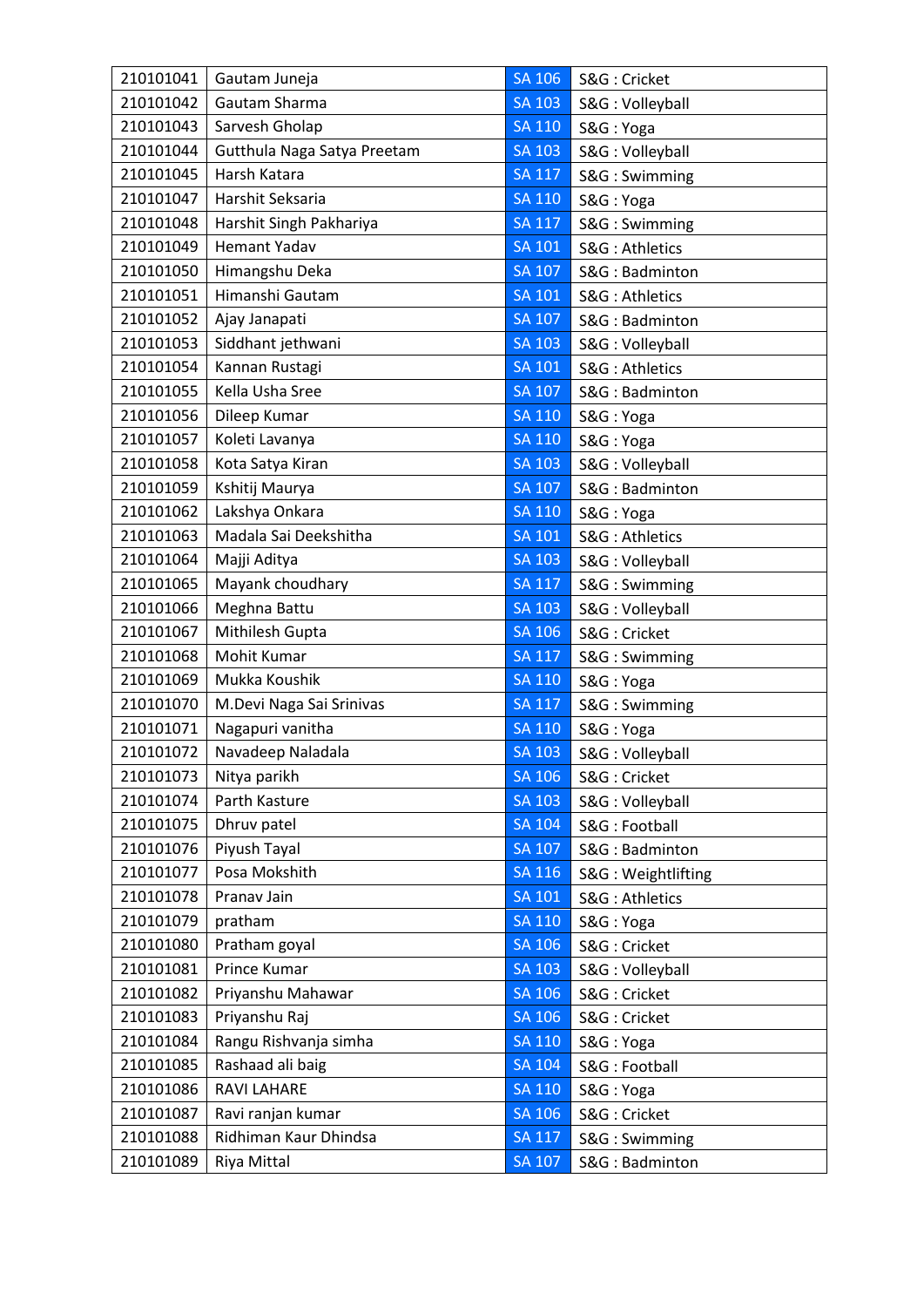| 210101090 | Sachin Gautam                 | <b>SA 110</b> | S&G: Yoga          |
|-----------|-------------------------------|---------------|--------------------|
| 210101091 | Sahil jaiswal                 | <b>SA 117</b> | S&G: Swimming      |
| 210101092 | Sahil Mehul Danayak           | <b>SA 110</b> | S&G: Yoga          |
| 210101093 | Sanjana Kolisetty             | <b>SA 110</b> | S&G: Yoga          |
| 210101094 | Sannidhi Hemanth              | <b>SA 103</b> | S&G: Volleyball    |
| 210101095 | <b>SATYARTH GUPTA</b>         | <b>SA 117</b> | S&G: Swimming      |
| 210101096 | Shally Kandoi                 | SA 107        | S&G: Badminton     |
| 210101097 | Shashank kumar                | SA 104        | S&G: Football      |
| 210101098 | Shivam Garg                   | <b>SA 107</b> | S&G: Badminton     |
| 210101099 | Shreya Saraf                  | <b>SA 110</b> | S&G: Yoga          |
| 210101100 | Sparsh Mittal                 | <b>SA 104</b> | S&G: Football      |
| 210101101 | Sreehari C                    | SA 106        | S&G: Cricket       |
| 210101102 | Swagat sathwara               | <b>SA 103</b> | S&G: Volleyball    |
| 210101103 | Tanisha Salvi                 | SA 107        | S&G: Badminton     |
| 210101104 | Tarun kumar                   | <b>SA 103</b> | S&G: Volleyball    |
| 210101105 | Thota Harshavardhani          | <b>SA 110</b> | S&G: Yoga          |
| 210101106 | Tripti Rani Kachhap           | <b>SA 107</b> | S&G: Badminton     |
| 210101107 | Nikhitha                      | SA 110        | S&G: Yoga          |
| 210101108 | Divyesh Kumar Vankar          | SA 101        | S&G: Athletics     |
| 210101109 | Varsha                        | <b>SA 110</b> | S&G: Yoga          |
| 210101110 | Vatsal Jain                   | <b>SA 104</b> | S&G: Football      |
| 210101111 | Vutukuru Hema Lakshmi Sandhya | <b>SA 103</b> | S&G: Volleyball    |
| 210101112 | HARSH PRADEEP YADAV           | <b>SA 110</b> | S&G: Yoga          |
| 210101113 | Yash Raj Singh                | <b>SA 107</b> | S&G: Badminton     |
| 210102001 | Aastha singh rai              | <b>SA 110</b> | S&G: Yoga          |
| 210102002 | Abhay verma                   | <b>SA 110</b> | S&G: Yoga          |
| 210102003 | Abhishek Reddy T              | <b>SA 104</b> | S&G: Football      |
| 210102004 | <b>ADITYA BHUSHAN</b>         | <b>SA 117</b> | S&G: Swimming      |
| 210102006 | <b>ADITYA GUPTA</b>           | <b>SA 104</b> | S&G: Football      |
| 210102007 | Aditya Karanth                | <b>SA 117</b> | S&G: Swimming      |
| 210102008 | Aditya kumar                  | SA 106        | S&G: Cricket       |
| 210102009 | Advaitaa Arun                 | SA 116        | S&G: Weightlifting |
| 210102010 | A.Puneeth                     | <b>SA 106</b> | S&G: Cricket       |
| 210102011 | Akshat                        | <b>SA 101</b> | S&G: Athletics     |
| 210102012 | Akshit sharma                 | <b>SA 110</b> | S&G: Yoga          |
| 210102013 | <b>AMAN RAJ</b>               | <b>SA 103</b> | S&G: Volleyball    |
| 210102016 | Amogh Tiwari                  | <b>SA 106</b> | S&G: Cricket       |
| 210102017 | Amrisha Vardiya               | <b>SA 101</b> | S&G: Athletics     |
| 210102019 | Aniruddha Moon                | <b>SA 103</b> | S&G: Volleyball    |
| 210102020 | Anshu Apoorva                 | <b>SA 117</b> | S&G: Swimming      |
| 210102021 | Arhita Kundu                  | <b>SA 110</b> | S&G: Yoga          |
| 210102022 | <b>BANDARU SHASHANK</b>       | <b>SA 110</b> | S&G: Yoga          |
| 210102024 | <b>Bharti</b>                 | <b>SA 117</b> | S&G: Swimming      |
| 210102026 | <b>DEEPAK SINGH</b>           | <b>SA 117</b> | S&G: Swimming      |
| 210102027 | Dhanesh                       | SA 101        | S&G: Athletics     |
| 210102029 | Diya Arun                     | <b>SA 110</b> | S&G: Yoga          |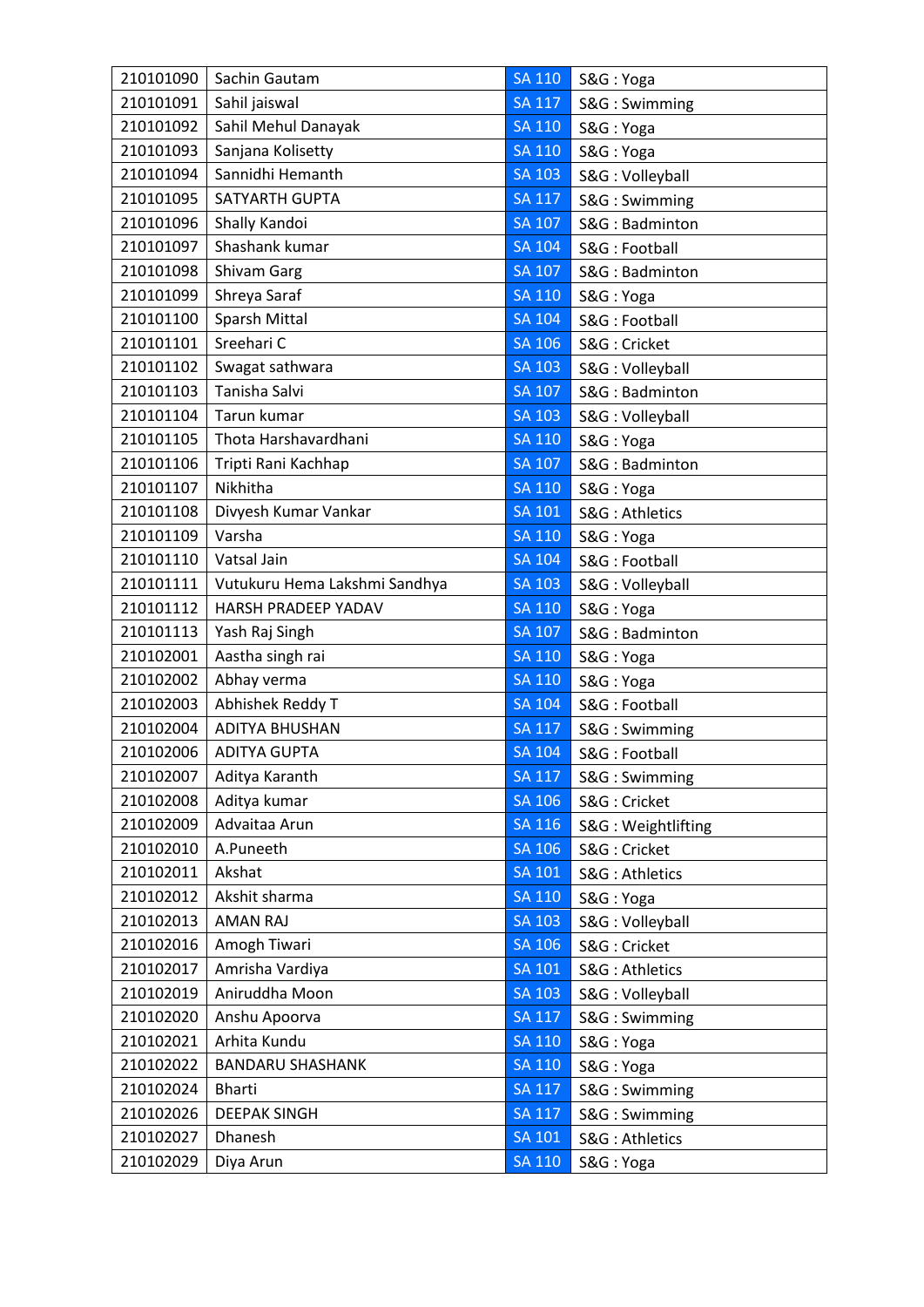| 210102030 | Domala Yamini           | <b>SA 117</b> | S&G: Swimming      |
|-----------|-------------------------|---------------|--------------------|
| 210102031 | Abhipranav              | <b>SA 106</b> | S&G: Cricket       |
| 210102032 | G V Krishna Kireeti     | SA 110        | S&G: Yoga          |
| 210102033 | Geetanjay manik         | <b>SA 116</b> | S&G: Weightlifting |
| 210102034 | G. Madhan Mohan         | <b>SA 117</b> | S&G: Swimming      |
| 210102035 | Shiva sandeep           | <b>SA 101</b> | S&G: Athletics     |
| 210102036 | Hardik Roongta          | <b>SA 103</b> | S&G: Volleyball    |
| 210102037 | Hitesh kumar            | <b>SA 103</b> | S&G: Volleyball    |
| 210102038 | Hrishikesh              | <b>SA 117</b> | S&G: Swimming      |
| 210102039 | Ipsita Jain             | <b>SA 101</b> | S&G: Athletics     |
| 210102040 | Jakkula Spandhan Srirag | <b>SA 117</b> | S&G: Swimming      |
| 210102041 | Jupaka Gayathri         | SA 101        | S&G: Athletics     |
| 210102042 | Karan Markandey         | <b>SA 104</b> | S&G: Football      |
| 210102043 | Kattamuri Sri Chaitanya | <b>SA 117</b> | S&G: Swimming      |
| 210102044 | Kaustubh Kumar          | <b>SA 117</b> | S&G: Swimming      |
| 210102045 | Ketan Singh             | <b>SA 104</b> | S&G: Football      |
| 210102046 | Khushi Bothra           | <b>SA 117</b> | S&G: Swimming      |
| 210102047 | <b>KISHAN KUMAR</b>     | <b>SA 117</b> | S&G: Swimming      |
| 210102048 | Koduru Gayatri          | <b>SA 110</b> | S&G: Yoga          |
| 210102049 | Korada Uday Kiran       | SA 106        | S&G: Cricket       |
| 210102050 | K. Sai Charan Reddy     | <b>SA 103</b> | S&G: Volleyball    |
| 210102051 | Koustub Gururaja Rao    | <b>SA 110</b> | S&G: Yoga          |
| 210102052 | Kusuma sai ganesh       | <b>SA 103</b> | S&G: Volleyball    |
| 210102053 | Lakshya Kohli           | SA 101        | S&G: Athletics     |
| 210102054 | Manoj kumar Ahirwar     | <b>SA 110</b> | S&G: Yoga          |
| 210102055 | Sameer                  | SA 110        | S&G: Yoga          |
| 210102056 | Naveen Kalwan           | <b>SA 110</b> | S&G: Yoga          |
| 210102058 | NITISH KUMAR PINNETI    | <b>SA 107</b> | S&G: Badminton     |
| 210102059 | Nityam Pareek           | <b>SA 106</b> | S&G: Cricket       |
| 210102060 | Paramveer Prakash       | <b>SA 110</b> | S&G: Yoga          |
| 210102061 | Paridhi Baruah          | <b>SA 110</b> | S&G: Yoga          |
| 210102062 | Prabhanjan Jadhav       | <b>SA 117</b> | S&G: Swimming      |
| 210102063 | Prachi Sinha            | <b>SA 110</b> | S&G: Yoga          |
| 210102064 | Pratyush R              | <b>SA 110</b> | S&G: Yoga          |
| 210102067 | Rajat Singh             | $SA$ $101$    | S&G: Athletics     |
| 210102068 | Rasesh Srivastava       | SA 107        | S&G: Badminton     |
| 210102069 | Ravi kumar saini        | <b>SA 101</b> | S&G: Athletics     |
| 210102070 | Ritesh Ranjan           | <b>SA 110</b> | S&G: Yoga          |
| 210102071 | Rohan Mitra             | <b>SA 107</b> | S&G: Badminton     |
| 210102072 | Sachin kumar            | <b>SA 117</b> | S&G: Swimming      |
| 210102073 | Sagar kumar             | <b>SA 106</b> | S&G: Cricket       |
| 210102074 | Sairaj Ghosarwadkar     | <b>SA 110</b> | S&G: Yoga          |
| 210102075 | Sanjay Varun            | SA 110        | S&G: Yoga          |
| 210102076 | Sankooru Manideep       | <b>SA 106</b> | S&G: Cricket       |
| 210102077 | Alexander               | <b>SA 117</b> | S&G: Swimming      |
| 210102078 | SEELAM HARSHITHA        | <b>SA 110</b> | S&G: Yoga          |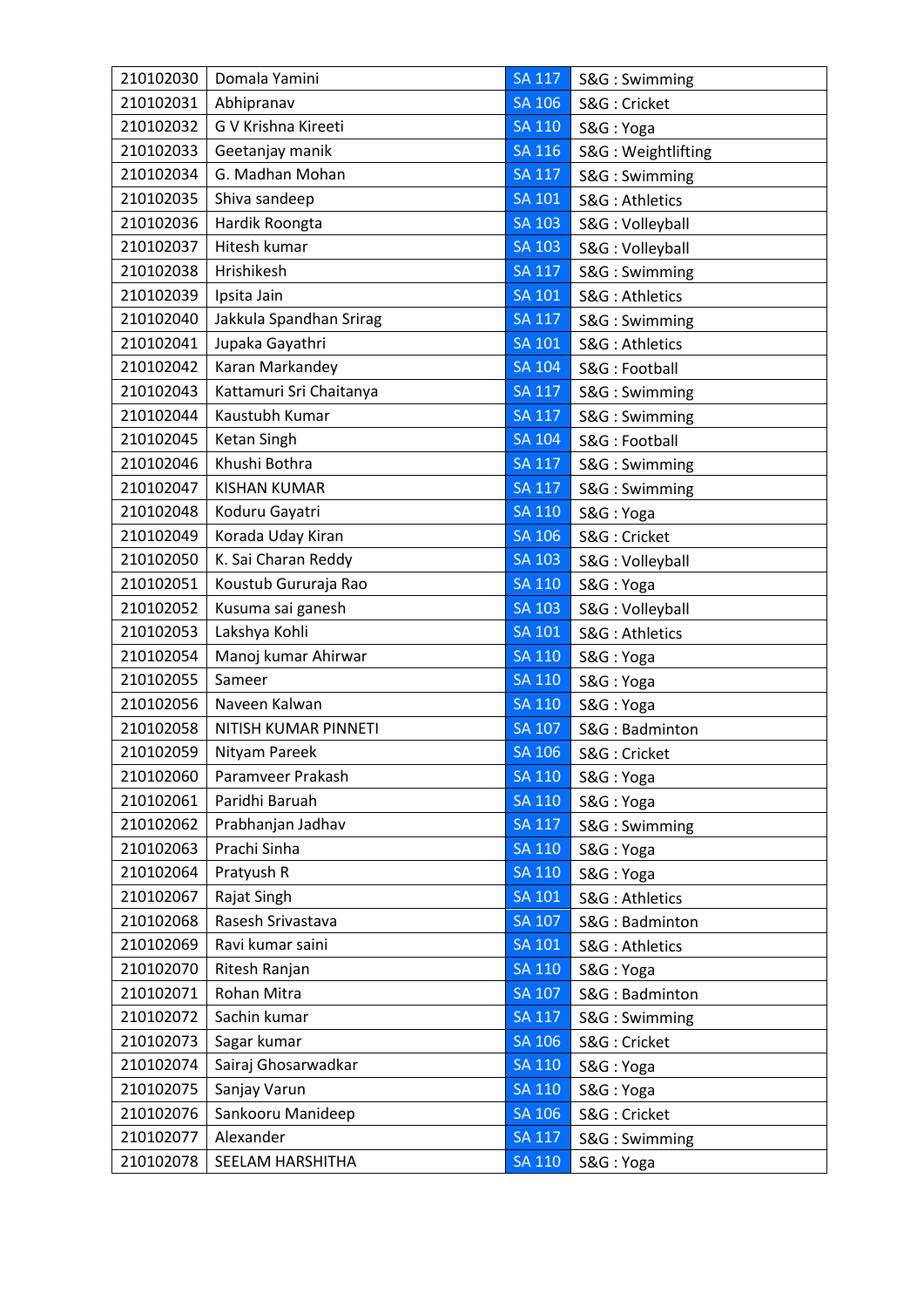| 210102079 | Shanigarapu shashikanth              | <b>SA 103</b> | S&G: Volleyball    |
|-----------|--------------------------------------|---------------|--------------------|
| 210102080 | Shivam Vishwakarma                   | <b>SA 117</b> | S&G: Swimming      |
| 210102081 | Shivam Agarwal                       | SA 117        | S&G: Swimming      |
| 210102082 | Shivam Gupta                         | <b>SA 101</b> | S&G: Athletics     |
| 210102083 | SHIVAM KUMAR SINGH                   | <b>SA 117</b> | S&G: Swimming      |
| 210102084 | Shivam Nayak                         | SA 106        | S&G: Cricket       |
| 210102085 | Shruti Raj                           | SA 110        | S&G: Yoga          |
| 210102086 | Sahithi                              | SA 107        | S&G: Badminton     |
| 210102087 | Soumya Gupta                         | <b>SA 107</b> | S&G: Badminton     |
| 210102088 | SRIRAM SAI KRISHNA                   | <b>SA 106</b> | S&G: Cricket       |
| 210102089 | sudhanshu chaurasia                  | <b>SA 110</b> | S&G: Yoga          |
| 210102090 | Susanna Joseph                       | SA 101        | S&G: Athletics     |
| 210102091 | Syed Mohammed Asif Amaan             | <b>SA 110</b> | S&G: Yoga          |
| 210102092 | Tamadana Pavan Kalyan                | SA 104        | S&G: Football      |
| 210102093 | Ujjwal jaggarwal                     | <b>SA 106</b> | S&G: Cricket       |
| 210102094 | Vagisha Raj                          | <b>SA 110</b> | S&G: Yoga          |
| 210102095 | <b>Vedant Kharche</b>                | <b>SA 104</b> | S&G: Football      |
| 210102096 | Vedika Garg                          | SA 103        | S&G: Volleyball    |
| 210102097 | Vibhor Sharma                        | <b>SA 101</b> | S&G: Athletics     |
| 210102098 | Vidya Sagar G                        | <b>SA 103</b> | S&G: Volleyball    |
| 210102099 | VITTA NEERAJ KUMAR                   | <b>SA 110</b> | S&G: Yoga          |
| 210102100 | Yash Kataria                         | <b>SA 106</b> | S&G: Cricket       |
| 210102101 | Yeddulabasireddygarigangamohithreddy | SA 106        | S&G: Cricket       |
| 210102102 | Yuvraj jaiswal                       | SA 106        | S&G: Cricket       |
| 210103001 | Aaryesh Baleri                       | SA 116        | S&G: Weightlifting |
| 210103002 | Abhay Kumar Singh                    | <b>SA 110</b> | S&G: Yoga          |
| 210103003 | Abhay Pandey                         | <b>SA 110</b> | S&G: Yoga          |
| 210103004 | Abhigyan Tripathi                    | SA 101        | S&G: Athletics     |
| 210103005 | Abhijit sharma                       | <b>SA 110</b> | S&G: Yoga          |
| 210103006 | Abhishek Gautam                      | <b>SA 116</b> | S&G: Weightlifting |
| 210103007 | Abhishek gupta                       | <b>SA 110</b> | S&G: Yoga          |
| 210103009 | Agniva Ghosh                         | <b>SA 101</b> | S&G: Athletics     |
| 210103010 | Akash Chowdhury                      | <b>SA 101</b> | S&G: Athletics     |
| 210103011 | <b>AKASH KUMAR</b>                   | <b>SA 103</b> | S&G: Volleyball    |
| 210103012 | Akshath Krishna R                    | <b>SA 104</b> | S&G: Football      |
| 210103013 | Akshita Swarnkar                     | <b>SA 103</b> | S&G: Volleyball    |
| 210103014 | Anand Kumar Keshav                   | SA 116        | S&G: Weightlifting |
| 210103015 | Anil Kumar                           | <b>SA 107</b> | S&G: Badminton     |
| 210103016 | Ankit Gurwan                         | <b>SA 104</b> | S&G: Football      |
| 210103017 | Ankit kumar mahatha                  | <b>SA 106</b> | S&G: Cricket       |
| 210103018 | Ansh Bisarya                         | <b>SA 117</b> | S&G: Swimming      |
| 210103019 | Antara Parui                         | <b>SA 117</b> | S&G: Swimming      |
| 210103020 | Anurag Jayant Patil                  | SA 116        | S&G: Weightlifting |
| 210103021 | Anuraj Bhaskar                       | <b>SA 104</b> | S&G: Football      |
| 210103022 | <b>Aratrick Mondal</b>               | <b>SA 110</b> | S&G: Yoga          |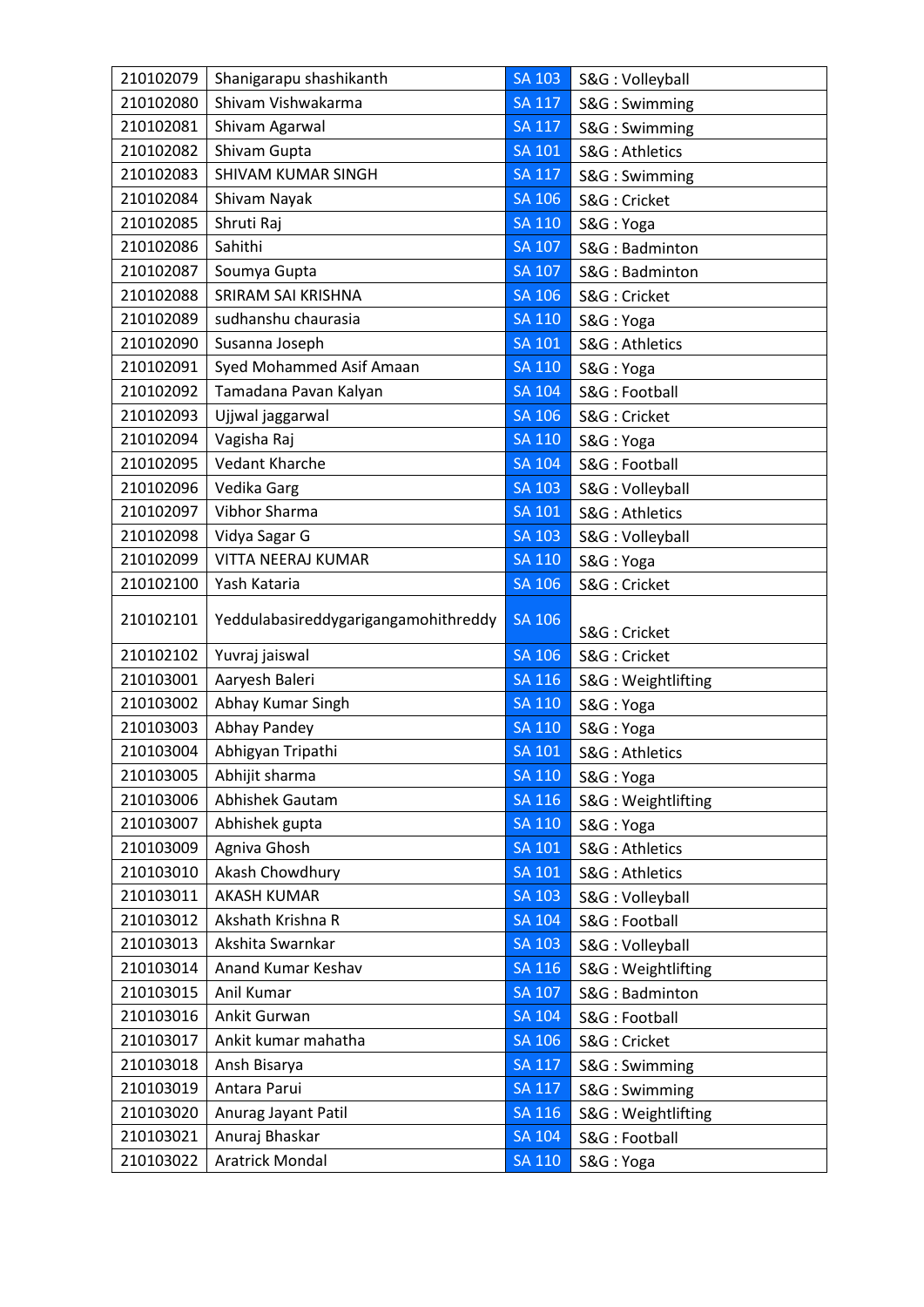| 210103023 | Arushi Madhesiya                | <b>SA 106</b> | S&G: Cricket       |
|-----------|---------------------------------|---------------|--------------------|
| 210103024 | Ashish Motwani                  | <b>SA 104</b> | S&G: Football      |
| 210103025 | assmit Shukla                   | <b>SA 110</b> | S&G: Yoga          |
| 210103026 | Atharv Jarola                   | <b>SA 116</b> | S&G: Weightlifting |
| 210103028 | <b>AYUSH RANJAN</b>             | <b>SA 106</b> | S&G: Cricket       |
| 210103029 | Badekai Vijesh Ramachandra Bhat | <b>SA 110</b> | S&G: Yoga          |
| 210103030 | <b>B.Praneeth</b>               | SA 101        | S&G: Athletics     |
| 210103032 | <b>Basanti Baro</b>             | <b>SA 110</b> | S&G: Yoga          |
| 210103033 | Bhukya Pramod Mahajan           | <b>SA 110</b> | S&G: Yoga          |
| 210103034 | B. Divyatej Singh               | <b>SA 110</b> | S&G: Yoga          |
| 210103035 | Chahak Saklecha                 | <b>SA 107</b> | S&G: Badminton     |
| 210103036 | Chittudi anil                   | SA 101        | S&G: Athletics     |
| 210103037 | Dakappagari Sathvik             | <b>SA 116</b> | S&G: Weightlifting |
| 210103038 | Deeksha Tholiya                 | SA 107        | S&G: Badminton     |
| 210103039 | Deepan Banerjee                 | <b>SA 104</b> | S&G: Football      |
| 210103040 | Dhushyanthan K                  | <b>SA 103</b> | S&G: Volleyball    |
| 210103041 | Priyanka Diddi                  | <b>SA 117</b> | S&G: Swimming      |
| 210103042 | Dipanshu Goyal                  | <b>SA 103</b> | S&G: Volleyball    |
| 210103043 | Divyansh Dadheech               | <b>SA 103</b> | S&G: Volleyball    |
| 210103044 | Diwakar morya                   | <b>SA 110</b> | S&G: Yoga          |
| 210103045 | Drishti Bansal                  | <b>SA 110</b> | S&G: Yoga          |
| 210103046 | E Harsha Vardhan                | <b>SA 116</b> | S&G: Weightlifting |
| 210103047 | G Adarsh Mani                   | SA 103        | S&G: Volleyball    |
| 210103048 | <b>GAURAV KUMAR</b>             | <b>SA 110</b> | S&G: Yoga          |
| 210103049 | <b>GORAVA LIKHITHA</b>          | <b>SA 117</b> | S&G: Swimming      |
| 210103050 | <b>GUGLAVATH THARUN</b>         | <b>SA 110</b> | S&G: Yoga          |
| 210103051 | G.Pavani                        | <b>SA 103</b> | S&G: Volleyball    |
| 210103052 | Hardik Pahwa                    | <b>SA 107</b> | S&G: Badminton     |
| 210103053 | Harsh Kumar                     | SA 104        | S&G: Football      |
| 210103055 | Harshvardhan Parmar             | <b>SA 116</b> | S&G: Weightlifting |
| 210103056 | Harshvardhan Ruikhedkar         | SA 101        | S&G: Athletics     |
| 210103057 | Himaanshi Singh                 | SA 110        | S&G: Yoga          |
| 210103058 | <b>JADAV SUNIL</b>              | <b>SA 110</b> | S&G: Yoga          |
| 210103059 | Jatin Bansal                    | <b>SA 103</b> | S&G: Volleyball    |
| 210103060 | Joel Joseph A                   | <b>SA 110</b> | S&G: Yoga          |
| 210103061 | Jyotisman Sarma                 | SA 110        | S&G: Yoga          |
| 210103062 | Vamsi                           | <b>SA 110</b> | S&G: Yoga          |
| 210103063 | kanumukkala hithesh reddy       | <b>SA 117</b> | S&G: Swimming      |
| 210103064 | Kasireddy Manohar reddy         | <b>SA 117</b> | S&G: Swimming      |
| 210103065 | Keerthana S                     | <b>SA 110</b> | S&G: Yoga          |
| 210103066 | Sahil khurakte                  | <b>SA 106</b> | S&G: Cricket       |
| 210103067 | <b>Kumar Shivang</b>            | <b>SA 107</b> | S&G: Badminton     |
| 210103068 | LOLUGU NITYASRI                 | SA 110        | S&G: Yoga          |
| 210103069 | Mayank Ranjan Bhakat            | <b>SA 110</b> | S&G: Yoga          |
| 210103071 | Mooti Meghana                   | <b>SA 110</b> | S&G: Yoga          |
| 210103072 | M keerthiraju                   | <b>SA 110</b> | S&G: Yoga          |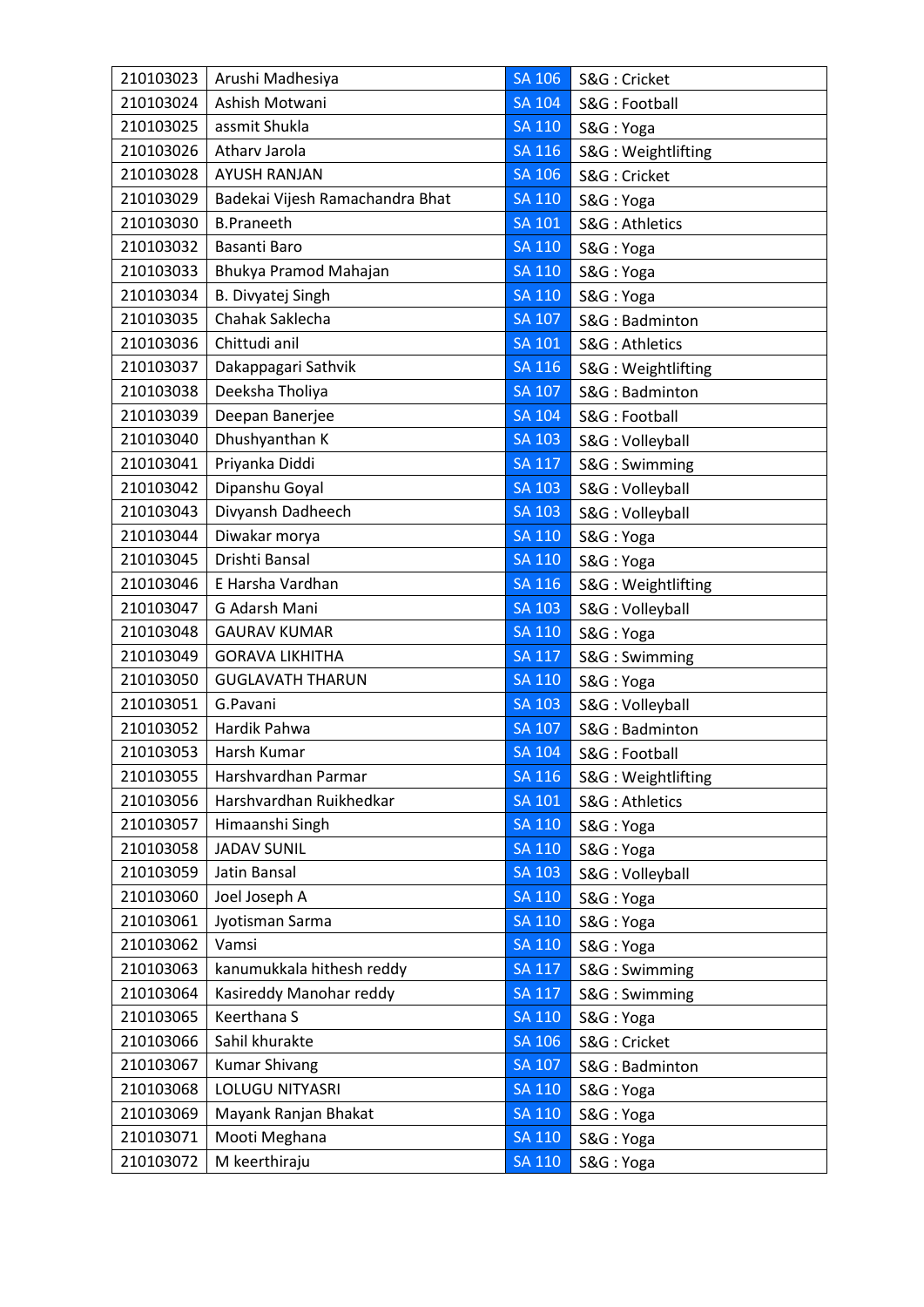| 210103073 | NAVEEN KUMAR A G          | SA 110        | S&G: Yoga          |
|-----------|---------------------------|---------------|--------------------|
| 210103074 | Neeraj Pandey             | <b>SA 103</b> | S&G: Volleyball    |
| 210103075 | Netra pujat               | <b>SA 101</b> | S&G: Athletics     |
| 210103077 | Nikhil Verma              | <b>SA 103</b> | S&G: Volleyball    |
| 210103079 | Nitin Kumar               | <b>SA 110</b> | S&G: Yoga          |
| 210103080 | Paarth                    | <b>SA 101</b> | S&G: Athletics     |
| 210103081 | Parul Bhagat              | SA 106        | S&G: Cricket       |
| 210103082 | Piyush vaish              | <b>SA 110</b> | S&G: Yoga          |
| 210103083 | Poorva upman              | <b>SA 107</b> | S&G: Badminton     |
| 210103084 | POTE SWARAJ ANIL          | <b>SA 110</b> | S&G: Yoga          |
| 210103085 | Pratima Tomar             | <b>SA 116</b> | S&G: Weightlifting |
| 210103086 | Raghav Sharma             | <b>SA 104</b> | S&G: Football      |
| 210103087 | <b>RAJEEV</b>             | <b>SA 110</b> | S&G: Yoga          |
| 210103088 | Rajeev Sutrakar           | $SA$ $103$    | S&G: Volleyball    |
| 210103089 | RAKSHIT DAHIYA            | SA 116        | S&G: Weightlifting |
| 210103090 | Raman pal                 | <b>SA 103</b> | S&G: Volleyball    |
| 210103091 | Ramavath Ashish Rathod    | <b>SA 117</b> | S&G: Swimming      |
| 210103092 | Rimjhim Dewan             | <b>SA 117</b> | S&G: Swimming      |
| 210103093 | Rishabh Mahajan           | <b>SA 106</b> | S&G: Cricket       |
| 210103094 | Rishav Raj                | <b>SA 103</b> | S&G: Volleyball    |
| 210103095 | Rongala Likhita sai priya | <b>SA 107</b> | S&G: Badminton     |
| 210103096 | Sakshi Mahesh Sakhare     | <b>SA 110</b> | S&G: Yoga          |
| 210103097 | Sanu Sourav               | <b>SA 116</b> | S&G: Weightlifting |
| 210103098 | Sarthak Gaur              | <b>SA 110</b> | S&G: Yoga          |
| 210103099 | Saurabh kumar             | SA 106        | S&G: Cricket       |
| 210103100 | Sayan Somya               | SA 107        | S&G: Badminton     |
| 210103101 | Shashwat Mishra           | <b>SA 117</b> | S&G: Swimming      |
| 210103102 | Shivam Raghuwanshi        | <b>SA 107</b> | S&G: Badminton     |
| 210103104 | Sohil Monpara             | <b>SA 107</b> | S&G: Badminton     |
| 210103105 | Parth Sunilkumar Songire  | <b>SA 104</b> | S&G: Football      |
| 210103106 | Souraja Kundu             | <b>SA 110</b> | S&G: Yoga          |
| 210103107 | Sreyas M S                | <b>SA 101</b> | S&G: Athletics     |
| 210103108 | <b>Tanmay Totla</b>       | <b>SA 104</b> | S&G: Football      |
| 210103109 | Tanushree Deogade         | <b>SA 110</b> | S&G: Yoga          |
| 210103110 | Taware Athary Bhausahab   | SA 106        | S&G: Cricket       |
| 210103111 | <b>Bhadra Tendulkar</b>   | <b>SA 110</b> | S&G: Yoga          |
| 210103112 | Ujjawal                   | <b>SA 103</b> | S&G: Volleyball    |
| 210103113 | Utkarsh singh             | <b>SA 103</b> | S&G: Volleyball    |
| 210103114 | Vibha shekhawat           | <b>SA 107</b> | S&G: Badminton     |
| 210103116 | Vikrant Pratap Yadav      | <b>SA 101</b> | S&G: Athletics     |
| 210103117 | <b>Vishal Garg</b>        | <b>SA 116</b> | S&G: Weightlifting |
| 210103118 | <b>Vishal Singh</b>       | <b>SA 107</b> | S&G: Badminton     |
| 210103119 | Yasharth singh            | <b>SA 117</b> | S&G: Swimming      |
| 210104001 | Abhijeet Dusane           | <b>SA 110</b> | S&G: Yoga          |
| 210104003 | Abhishek Singh            | SA 107        | S&G: Badminton     |
| 210104004 | Abhishek Yadav            | <b>SA 117</b> | S&G: Swimming      |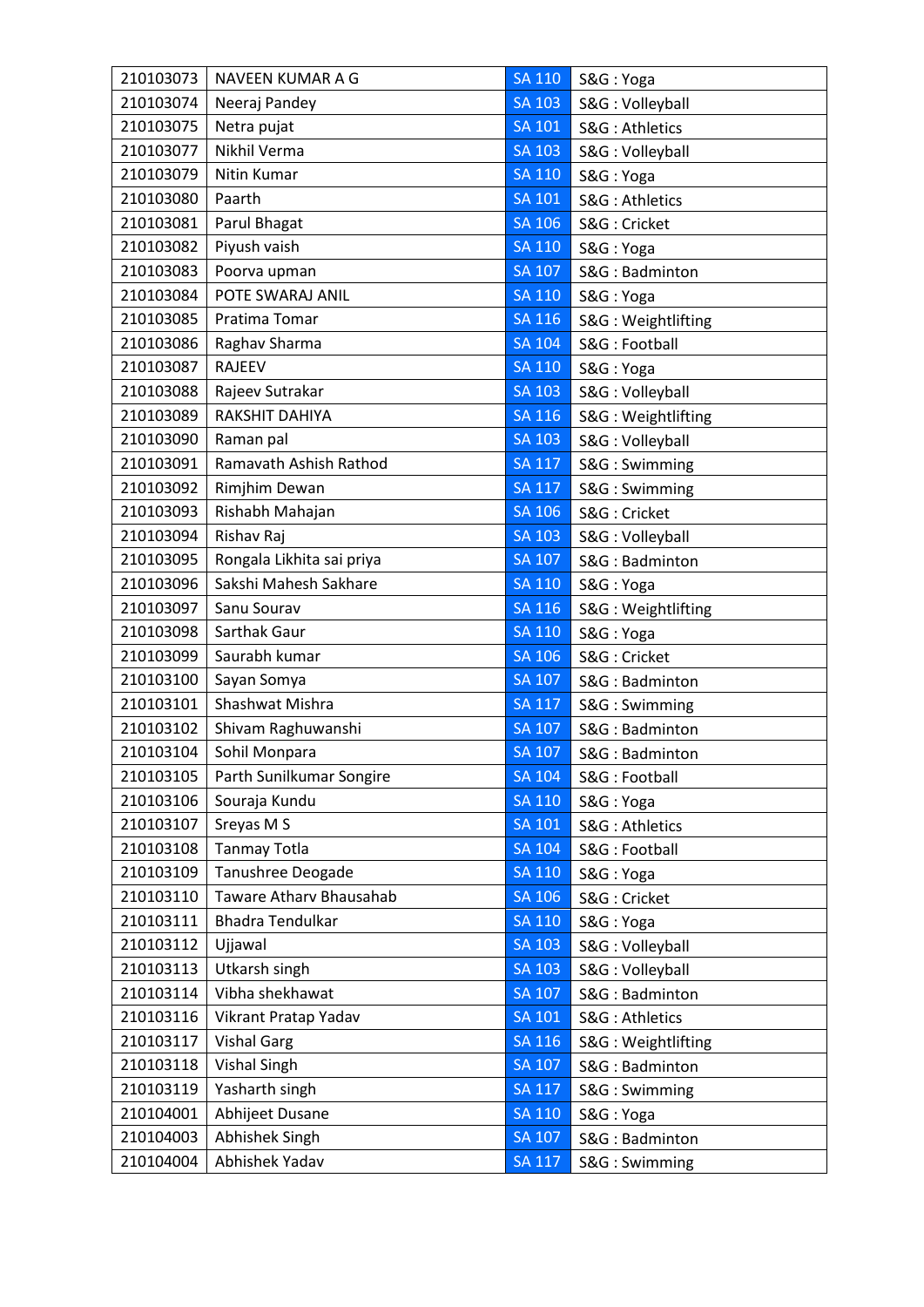| 210104005 | Abhishirsh Sachan        | <b>SA 103</b> | S&G: Volleyball    |
|-----------|--------------------------|---------------|--------------------|
| 210104006 | Adarsh Kumar             | <b>SA 104</b> | S&G: Football      |
| 210104007 | Aditya Mathur            | <b>SA 117</b> | S&G: Swimming      |
| 210104009 | Aditya Tiwary            | <b>SA 107</b> | S&G: Badminton     |
| 210104010 | Adya Jassal              | <b>SA 107</b> | S&G: Badminton     |
| 210104012 | akshat aren              | <b>SA 110</b> | S&G: Yoga          |
| 210104013 | Akshat Pratap Singh      | SA 116        | S&G: Weightlifting |
| 210104014 | Akshay Kumar Jha         | <b>SA 110</b> | S&G: Yoga          |
| 210104015 | Akshit Shishodia         | <b>SA 110</b> | S&G: Yoga          |
| 210104016 | Aman Raj                 | <b>SA 106</b> | S&G: Cricket       |
| 210104017 | Amit Kumar               | <b>SA 104</b> | S&G: Football      |
| 210104018 | Ankit Beniwal            | <b>SA 110</b> | S&G: Yoga          |
| 210104019 | Ankur Kumar              | SA 116        | S&G: Weightlifting |
| 210104020 | Anurag                   | SA 110        | S&G: Yoga          |
| 210104021 | Arnav Raj                | <b>SA 104</b> | S&G: Football      |
| 210104022 | Aryan Solanki            | <b>SA 103</b> | S&G: Volleyball    |
| 210104023 | Ashu kumar               | <b>SA 110</b> | S&G: Yoga          |
| 210104024 | Ashutosh mishra          | <b>SA 103</b> | S&G: Volleyball    |
| 210104025 | Astha Gupta              | <b>SA 110</b> | S&G: Yoga          |
| 210104026 | <b>AVISHKAR</b>          | SA 101        | S&G: Athletics     |
| 210104027 | Ayush Anand              | SA 110        | S&G: Yoga          |
| 210104028 | Ayush Dinesh Patil       | <b>SA 106</b> | S&G: Cricket       |
| 210104029 | Baishali Borah           | <b>SA 110</b> | S&G: Yoga          |
| 210104030 | Bhaskar dev              | SA 110        | S&G: Yoga          |
| 210104031 | <b>Borole Prasad</b>     | <b>SA 110</b> | S&G: Yoga          |
| 210104032 | Chhavi                   | <b>SA 103</b> | S&G: Volleyball    |
| 210104033 | Damlalsiem               | <b>SA 104</b> | S&G: Football      |
| 210104034 | Deeksha Sanoriya         | <b>SA 103</b> | S&G: Volleyball    |
| 210104035 | Sravya Vardhani          | <b>SA 107</b> | S&G: Badminton     |
| 210104036 | Dipanshu meena           | <b>SA 106</b> | S&G: Cricket       |
| 210104037 | <b>DOMALA SHINJINI</b>   | <b>SA 103</b> | S&G: Volleyball    |
| 210104038 | Likhitha                 | <b>SA 110</b> | S&G: Yoga          |
| 210104039 | <b>FARIS MOHAMED K</b>   | <b>SA 101</b> | S&G: Athletics     |
| 210104040 | G.Meghana                | <b>SA 110</b> | S&G: Yoga          |
| 210104041 | Hardik Kumar Singh       | <b>SA 116</b> | S&G: Weightlifting |
| 210104042 | Harsh Raj                | SA 110        | S&G: Yoga          |
| 210104043 | Harsh Saw                | <b>SA 110</b> | S&G: Yoga          |
| 210104044 | Harsh Vardhan            | <b>SA 101</b> | S&G: Athletics     |
| 210104046 | Hrishi Inani             | <b>SA 117</b> | S&G: Swimming      |
| 210104047 | Imnasen aier             | <b>SA 117</b> | S&G: Swimming      |
| 210104048 | Isha Kharkia             | <b>SA 110</b> | S&G: Yoga          |
| 210104049 | Kanika Tyagi             | <b>SA 104</b> | S&G: Football      |
| 210104051 | KATLA ROHITH KUMAR REDDY | SA 104        | S&G: Football      |
| 210104052 | Kumar Kislay             | <b>SA 103</b> | S&G: Volleyball    |
| 210104053 | Kushal Agarwal           | <b>SA 106</b> | S&G: Cricket       |
| 210104055 | Manaswee Sharma          | <b>SA 117</b> | S&G: Swimming      |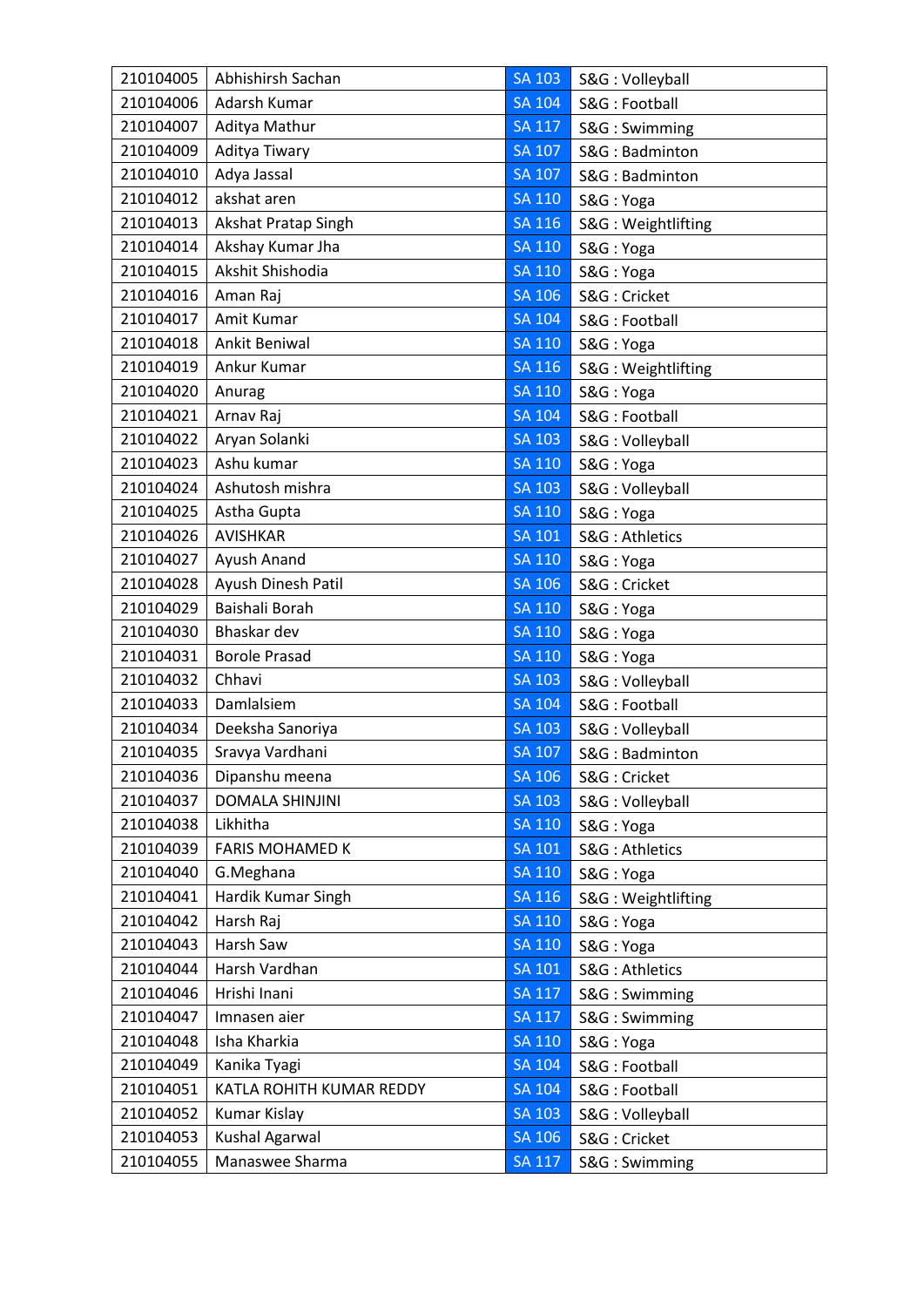| 210104057<br>MEDAM DASARADHA RAMI REDDY<br>SA 106<br>S&G: Cricket<br>210104058<br>Mohit Sharma<br>SA 106<br>S&G: Cricket<br>210104059<br>Moirangthem hollywood singh<br><b>SA 104</b><br>S&G: Football<br>Mousam Kumari<br>210104060<br><b>SA 110</b><br>S&G: Yoga<br>Mridul Singh Yadav<br>210104061<br><b>SA 101</b><br>S&G: Athletics<br>Mudit Singh Rajput<br>210104062<br>SA 106<br>S&G: Cricket<br>Naman Srivastava<br>210104063<br>SA 104<br>S&G: Football<br>210104064<br>Neeraj AR<br>SA 106<br>S&G: Cricket<br>210104065<br>Padi Danyi<br><b>SA 104</b><br>S&G: Football<br>Pankaj Kumar meena<br>210104066<br>SA 106<br>S&G: Cricket<br>210104067<br>Parmeshwar mali<br><b>SA 110</b><br>S&G: Yoga<br>Peruri Bhavana<br>210104068<br>SA 107<br>S&G: Badminton<br>210104069<br>SA 110<br>Prakhar Gupta<br>S&G: Yoga<br>PRANAY KUMAR PARATE<br>210104070<br><b>SA 110</b><br>S&G: Yoga<br>210104071<br>Pranshu kumar<br><b>SA 106</b><br>S&G: Cricket<br>210104072<br>Prashant Saurabh<br><b>SA 110</b><br>S&G: Yoga<br>210104073<br>Pratyush<br>SA 103<br>S&G: Volleyball<br>210104074<br>PRATYUSH GAUTAM<br>SA 106<br>S&G: Cricket<br>210104075<br>Prerna kumari<br><b>SA 110</b><br>S&G: Yoga<br>Priyansh Sanjeev Shrivastav<br>210104076<br><b>SA 104</b><br>S&G: Football<br>210104077<br>Priyanshu<br><b>SA 116</b><br>S&G: Weightlifting<br>Pundarikaksha Mohanty<br>210104078<br><b>SA 104</b><br>S&G: Football<br>Raghav doda<br>210104079<br><b>SA 107</b><br>S&G: Badminton<br>Rohith Reddy<br>210104081<br>SA 106<br>S&G: Cricket<br>210104082<br>Ravi Raj<br>SA 116<br>S&G: Weightlifting<br>Richa Rani<br>210104084<br><b>SA 110</b><br>S&G: Yoga<br>210104085<br>Rishi Jain<br><b>SA 117</b><br>S&G: Swimming<br>210104086<br><b>Rishit Gupta</b><br><b>SA 107</b><br>S&G: Badminton<br>210104087<br>Ritikpal singh<br><b>SA 106</b><br>S&G: Cricket<br>210104088<br>Rohak Jain<br><b>SA 117</b><br>S&G: Swimming<br>Rohan kumar ishwar<br>210104089<br>SA 117<br>S&G: Swimming<br>210104090<br>Rohan titoria<br><b>SA 116</b><br>S&G: Weightlifting<br>Roopam kapoor<br><b>SA 103</b><br>210104091<br>S&G: Volleyball |
|------------------------------------------------------------------------------------------------------------------------------------------------------------------------------------------------------------------------------------------------------------------------------------------------------------------------------------------------------------------------------------------------------------------------------------------------------------------------------------------------------------------------------------------------------------------------------------------------------------------------------------------------------------------------------------------------------------------------------------------------------------------------------------------------------------------------------------------------------------------------------------------------------------------------------------------------------------------------------------------------------------------------------------------------------------------------------------------------------------------------------------------------------------------------------------------------------------------------------------------------------------------------------------------------------------------------------------------------------------------------------------------------------------------------------------------------------------------------------------------------------------------------------------------------------------------------------------------------------------------------------------------------------------------------------------------------------------------------------------------------------------------------------------------------------------------------------------------------------------------------------------------------------------------------------------------------------------------------------------------------------------------------------------------------------------------------------------------------------------------------------------------------|
|                                                                                                                                                                                                                                                                                                                                                                                                                                                                                                                                                                                                                                                                                                                                                                                                                                                                                                                                                                                                                                                                                                                                                                                                                                                                                                                                                                                                                                                                                                                                                                                                                                                                                                                                                                                                                                                                                                                                                                                                                                                                                                                                                |
|                                                                                                                                                                                                                                                                                                                                                                                                                                                                                                                                                                                                                                                                                                                                                                                                                                                                                                                                                                                                                                                                                                                                                                                                                                                                                                                                                                                                                                                                                                                                                                                                                                                                                                                                                                                                                                                                                                                                                                                                                                                                                                                                                |
|                                                                                                                                                                                                                                                                                                                                                                                                                                                                                                                                                                                                                                                                                                                                                                                                                                                                                                                                                                                                                                                                                                                                                                                                                                                                                                                                                                                                                                                                                                                                                                                                                                                                                                                                                                                                                                                                                                                                                                                                                                                                                                                                                |
|                                                                                                                                                                                                                                                                                                                                                                                                                                                                                                                                                                                                                                                                                                                                                                                                                                                                                                                                                                                                                                                                                                                                                                                                                                                                                                                                                                                                                                                                                                                                                                                                                                                                                                                                                                                                                                                                                                                                                                                                                                                                                                                                                |
|                                                                                                                                                                                                                                                                                                                                                                                                                                                                                                                                                                                                                                                                                                                                                                                                                                                                                                                                                                                                                                                                                                                                                                                                                                                                                                                                                                                                                                                                                                                                                                                                                                                                                                                                                                                                                                                                                                                                                                                                                                                                                                                                                |
|                                                                                                                                                                                                                                                                                                                                                                                                                                                                                                                                                                                                                                                                                                                                                                                                                                                                                                                                                                                                                                                                                                                                                                                                                                                                                                                                                                                                                                                                                                                                                                                                                                                                                                                                                                                                                                                                                                                                                                                                                                                                                                                                                |
|                                                                                                                                                                                                                                                                                                                                                                                                                                                                                                                                                                                                                                                                                                                                                                                                                                                                                                                                                                                                                                                                                                                                                                                                                                                                                                                                                                                                                                                                                                                                                                                                                                                                                                                                                                                                                                                                                                                                                                                                                                                                                                                                                |
|                                                                                                                                                                                                                                                                                                                                                                                                                                                                                                                                                                                                                                                                                                                                                                                                                                                                                                                                                                                                                                                                                                                                                                                                                                                                                                                                                                                                                                                                                                                                                                                                                                                                                                                                                                                                                                                                                                                                                                                                                                                                                                                                                |
|                                                                                                                                                                                                                                                                                                                                                                                                                                                                                                                                                                                                                                                                                                                                                                                                                                                                                                                                                                                                                                                                                                                                                                                                                                                                                                                                                                                                                                                                                                                                                                                                                                                                                                                                                                                                                                                                                                                                                                                                                                                                                                                                                |
|                                                                                                                                                                                                                                                                                                                                                                                                                                                                                                                                                                                                                                                                                                                                                                                                                                                                                                                                                                                                                                                                                                                                                                                                                                                                                                                                                                                                                                                                                                                                                                                                                                                                                                                                                                                                                                                                                                                                                                                                                                                                                                                                                |
|                                                                                                                                                                                                                                                                                                                                                                                                                                                                                                                                                                                                                                                                                                                                                                                                                                                                                                                                                                                                                                                                                                                                                                                                                                                                                                                                                                                                                                                                                                                                                                                                                                                                                                                                                                                                                                                                                                                                                                                                                                                                                                                                                |
|                                                                                                                                                                                                                                                                                                                                                                                                                                                                                                                                                                                                                                                                                                                                                                                                                                                                                                                                                                                                                                                                                                                                                                                                                                                                                                                                                                                                                                                                                                                                                                                                                                                                                                                                                                                                                                                                                                                                                                                                                                                                                                                                                |
|                                                                                                                                                                                                                                                                                                                                                                                                                                                                                                                                                                                                                                                                                                                                                                                                                                                                                                                                                                                                                                                                                                                                                                                                                                                                                                                                                                                                                                                                                                                                                                                                                                                                                                                                                                                                                                                                                                                                                                                                                                                                                                                                                |
|                                                                                                                                                                                                                                                                                                                                                                                                                                                                                                                                                                                                                                                                                                                                                                                                                                                                                                                                                                                                                                                                                                                                                                                                                                                                                                                                                                                                                                                                                                                                                                                                                                                                                                                                                                                                                                                                                                                                                                                                                                                                                                                                                |
|                                                                                                                                                                                                                                                                                                                                                                                                                                                                                                                                                                                                                                                                                                                                                                                                                                                                                                                                                                                                                                                                                                                                                                                                                                                                                                                                                                                                                                                                                                                                                                                                                                                                                                                                                                                                                                                                                                                                                                                                                                                                                                                                                |
|                                                                                                                                                                                                                                                                                                                                                                                                                                                                                                                                                                                                                                                                                                                                                                                                                                                                                                                                                                                                                                                                                                                                                                                                                                                                                                                                                                                                                                                                                                                                                                                                                                                                                                                                                                                                                                                                                                                                                                                                                                                                                                                                                |
|                                                                                                                                                                                                                                                                                                                                                                                                                                                                                                                                                                                                                                                                                                                                                                                                                                                                                                                                                                                                                                                                                                                                                                                                                                                                                                                                                                                                                                                                                                                                                                                                                                                                                                                                                                                                                                                                                                                                                                                                                                                                                                                                                |
|                                                                                                                                                                                                                                                                                                                                                                                                                                                                                                                                                                                                                                                                                                                                                                                                                                                                                                                                                                                                                                                                                                                                                                                                                                                                                                                                                                                                                                                                                                                                                                                                                                                                                                                                                                                                                                                                                                                                                                                                                                                                                                                                                |
|                                                                                                                                                                                                                                                                                                                                                                                                                                                                                                                                                                                                                                                                                                                                                                                                                                                                                                                                                                                                                                                                                                                                                                                                                                                                                                                                                                                                                                                                                                                                                                                                                                                                                                                                                                                                                                                                                                                                                                                                                                                                                                                                                |
|                                                                                                                                                                                                                                                                                                                                                                                                                                                                                                                                                                                                                                                                                                                                                                                                                                                                                                                                                                                                                                                                                                                                                                                                                                                                                                                                                                                                                                                                                                                                                                                                                                                                                                                                                                                                                                                                                                                                                                                                                                                                                                                                                |
|                                                                                                                                                                                                                                                                                                                                                                                                                                                                                                                                                                                                                                                                                                                                                                                                                                                                                                                                                                                                                                                                                                                                                                                                                                                                                                                                                                                                                                                                                                                                                                                                                                                                                                                                                                                                                                                                                                                                                                                                                                                                                                                                                |
|                                                                                                                                                                                                                                                                                                                                                                                                                                                                                                                                                                                                                                                                                                                                                                                                                                                                                                                                                                                                                                                                                                                                                                                                                                                                                                                                                                                                                                                                                                                                                                                                                                                                                                                                                                                                                                                                                                                                                                                                                                                                                                                                                |
|                                                                                                                                                                                                                                                                                                                                                                                                                                                                                                                                                                                                                                                                                                                                                                                                                                                                                                                                                                                                                                                                                                                                                                                                                                                                                                                                                                                                                                                                                                                                                                                                                                                                                                                                                                                                                                                                                                                                                                                                                                                                                                                                                |
|                                                                                                                                                                                                                                                                                                                                                                                                                                                                                                                                                                                                                                                                                                                                                                                                                                                                                                                                                                                                                                                                                                                                                                                                                                                                                                                                                                                                                                                                                                                                                                                                                                                                                                                                                                                                                                                                                                                                                                                                                                                                                                                                                |
|                                                                                                                                                                                                                                                                                                                                                                                                                                                                                                                                                                                                                                                                                                                                                                                                                                                                                                                                                                                                                                                                                                                                                                                                                                                                                                                                                                                                                                                                                                                                                                                                                                                                                                                                                                                                                                                                                                                                                                                                                                                                                                                                                |
|                                                                                                                                                                                                                                                                                                                                                                                                                                                                                                                                                                                                                                                                                                                                                                                                                                                                                                                                                                                                                                                                                                                                                                                                                                                                                                                                                                                                                                                                                                                                                                                                                                                                                                                                                                                                                                                                                                                                                                                                                                                                                                                                                |
|                                                                                                                                                                                                                                                                                                                                                                                                                                                                                                                                                                                                                                                                                                                                                                                                                                                                                                                                                                                                                                                                                                                                                                                                                                                                                                                                                                                                                                                                                                                                                                                                                                                                                                                                                                                                                                                                                                                                                                                                                                                                                                                                                |
|                                                                                                                                                                                                                                                                                                                                                                                                                                                                                                                                                                                                                                                                                                                                                                                                                                                                                                                                                                                                                                                                                                                                                                                                                                                                                                                                                                                                                                                                                                                                                                                                                                                                                                                                                                                                                                                                                                                                                                                                                                                                                                                                                |
|                                                                                                                                                                                                                                                                                                                                                                                                                                                                                                                                                                                                                                                                                                                                                                                                                                                                                                                                                                                                                                                                                                                                                                                                                                                                                                                                                                                                                                                                                                                                                                                                                                                                                                                                                                                                                                                                                                                                                                                                                                                                                                                                                |
|                                                                                                                                                                                                                                                                                                                                                                                                                                                                                                                                                                                                                                                                                                                                                                                                                                                                                                                                                                                                                                                                                                                                                                                                                                                                                                                                                                                                                                                                                                                                                                                                                                                                                                                                                                                                                                                                                                                                                                                                                                                                                                                                                |
|                                                                                                                                                                                                                                                                                                                                                                                                                                                                                                                                                                                                                                                                                                                                                                                                                                                                                                                                                                                                                                                                                                                                                                                                                                                                                                                                                                                                                                                                                                                                                                                                                                                                                                                                                                                                                                                                                                                                                                                                                                                                                                                                                |
|                                                                                                                                                                                                                                                                                                                                                                                                                                                                                                                                                                                                                                                                                                                                                                                                                                                                                                                                                                                                                                                                                                                                                                                                                                                                                                                                                                                                                                                                                                                                                                                                                                                                                                                                                                                                                                                                                                                                                                                                                                                                                                                                                |
|                                                                                                                                                                                                                                                                                                                                                                                                                                                                                                                                                                                                                                                                                                                                                                                                                                                                                                                                                                                                                                                                                                                                                                                                                                                                                                                                                                                                                                                                                                                                                                                                                                                                                                                                                                                                                                                                                                                                                                                                                                                                                                                                                |
| Rudra Shankha Nandy<br><b>SA 116</b><br>210104092<br>S&G: Weightlifting                                                                                                                                                                                                                                                                                                                                                                                                                                                                                                                                                                                                                                                                                                                                                                                                                                                                                                                                                                                                                                                                                                                                                                                                                                                                                                                                                                                                                                                                                                                                                                                                                                                                                                                                                                                                                                                                                                                                                                                                                                                                        |
| 210104095<br>Sashiakum p marak<br><b>SA 117</b><br>S&G: Swimming                                                                                                                                                                                                                                                                                                                                                                                                                                                                                                                                                                                                                                                                                                                                                                                                                                                                                                                                                                                                                                                                                                                                                                                                                                                                                                                                                                                                                                                                                                                                                                                                                                                                                                                                                                                                                                                                                                                                                                                                                                                                               |
| Satyam Jaiswal<br><b>SA 117</b><br>210104096<br>S&G: Swimming                                                                                                                                                                                                                                                                                                                                                                                                                                                                                                                                                                                                                                                                                                                                                                                                                                                                                                                                                                                                                                                                                                                                                                                                                                                                                                                                                                                                                                                                                                                                                                                                                                                                                                                                                                                                                                                                                                                                                                                                                                                                                  |
| 210104097<br>Shikha Singh<br><b>SA 107</b><br>S&G: Badminton                                                                                                                                                                                                                                                                                                                                                                                                                                                                                                                                                                                                                                                                                                                                                                                                                                                                                                                                                                                                                                                                                                                                                                                                                                                                                                                                                                                                                                                                                                                                                                                                                                                                                                                                                                                                                                                                                                                                                                                                                                                                                   |
| Ahikhar sharma<br>210104098<br><b>SA 117</b><br>S&G: Swimming                                                                                                                                                                                                                                                                                                                                                                                                                                                                                                                                                                                                                                                                                                                                                                                                                                                                                                                                                                                                                                                                                                                                                                                                                                                                                                                                                                                                                                                                                                                                                                                                                                                                                                                                                                                                                                                                                                                                                                                                                                                                                  |
| 210104099<br><b>SA 106</b><br>SHIVAM ANAND<br>S&G: Cricket                                                                                                                                                                                                                                                                                                                                                                                                                                                                                                                                                                                                                                                                                                                                                                                                                                                                                                                                                                                                                                                                                                                                                                                                                                                                                                                                                                                                                                                                                                                                                                                                                                                                                                                                                                                                                                                                                                                                                                                                                                                                                     |
| 210104100<br>Shivansh<br><b>SA 107</b><br>S&G: Badminton                                                                                                                                                                                                                                                                                                                                                                                                                                                                                                                                                                                                                                                                                                                                                                                                                                                                                                                                                                                                                                                                                                                                                                                                                                                                                                                                                                                                                                                                                                                                                                                                                                                                                                                                                                                                                                                                                                                                                                                                                                                                                       |
| Shraddha Gupta<br>210104101<br>SA 117<br>S&G: Swimming                                                                                                                                                                                                                                                                                                                                                                                                                                                                                                                                                                                                                                                                                                                                                                                                                                                                                                                                                                                                                                                                                                                                                                                                                                                                                                                                                                                                                                                                                                                                                                                                                                                                                                                                                                                                                                                                                                                                                                                                                                                                                         |
| Shreyanshi Sharma<br>210104102<br>SA 110<br>S&G: Yoga                                                                                                                                                                                                                                                                                                                                                                                                                                                                                                                                                                                                                                                                                                                                                                                                                                                                                                                                                                                                                                                                                                                                                                                                                                                                                                                                                                                                                                                                                                                                                                                                                                                                                                                                                                                                                                                                                                                                                                                                                                                                                          |
| Shreyas Pimpalkar<br>SA 116<br>210104103<br>S&G: Weightlifting                                                                                                                                                                                                                                                                                                                                                                                                                                                                                                                                                                                                                                                                                                                                                                                                                                                                                                                                                                                                                                                                                                                                                                                                                                                                                                                                                                                                                                                                                                                                                                                                                                                                                                                                                                                                                                                                                                                                                                                                                                                                                 |
| Shubham Chanda<br>210104104<br><b>SA 106</b><br>S&G: Cricket                                                                                                                                                                                                                                                                                                                                                                                                                                                                                                                                                                                                                                                                                                                                                                                                                                                                                                                                                                                                                                                                                                                                                                                                                                                                                                                                                                                                                                                                                                                                                                                                                                                                                                                                                                                                                                                                                                                                                                                                                                                                                   |
| 210104105<br>Shubhankit Acharya<br><b>SA 101</b><br>S&G: Athletics                                                                                                                                                                                                                                                                                                                                                                                                                                                                                                                                                                                                                                                                                                                                                                                                                                                                                                                                                                                                                                                                                                                                                                                                                                                                                                                                                                                                                                                                                                                                                                                                                                                                                                                                                                                                                                                                                                                                                                                                                                                                             |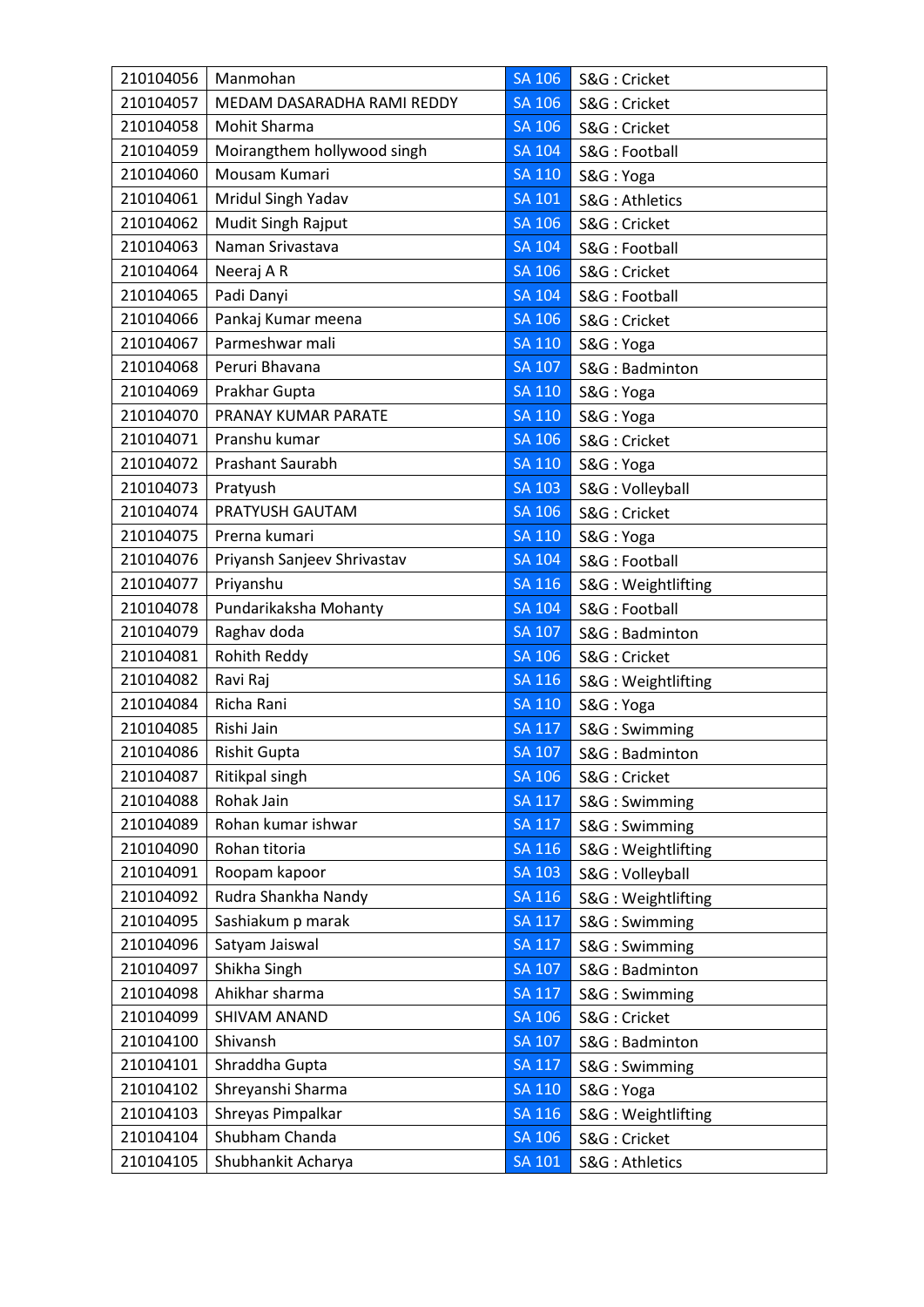| 210104106 | Sidharth Yadav                 | <b>SA 107</b> | S&G: Badminton     |
|-----------|--------------------------------|---------------|--------------------|
| 210104107 | Stella Antony                  | <b>SA 117</b> | S&G: Swimming      |
| 210104108 | Suhani kalra                   | <b>SA 107</b> | S&G: Badminton     |
| 210104109 | Suraj meena                    | <b>SA 106</b> | S&G: Cricket       |
| 210104110 | Swastik Swaroop                | <b>SA 103</b> | S&G: Volleyball    |
| 210104111 | Sriya Reddy                    | SA 110        | S&G: Yoga          |
| 210104112 | Tanuj Chaudhary                | <b>SA 104</b> | S&G: Football      |
| 210104113 | <b>Utkarsh Utpal</b>           | SA 101        | S&G: Athletics     |
| 210104114 | Vaishnavi Verma                | SA 101        | S&G: Athletics     |
| 210104115 | Vandan Sharma                  | <b>SA 103</b> | S&G: Volleyball    |
| 210104116 | Violina Kashyap                | <b>SA 117</b> | S&G: Swimming      |
| 210104117 | Vivek                          | <b>SA 104</b> | S&G: Football      |
| 210104118 | Yuvraj Singh Rawal             | <b>SA 116</b> | S&G: Weightlifting |
| 210106001 | Aarij Hussain                  | SA 116        | S&G: Weightlifting |
| 210106002 | Abhinav Pratap Singh           | <b>SA 116</b> | S&G: Weightlifting |
| 210106003 | <b>Abhishek Dwivedi</b>        | <b>SA 101</b> | S&G: Athletics     |
| 210106004 | Aditya Jindal                  | <b>SA 107</b> | S&G: Badminton     |
| 210106005 | Afshan Perween                 | SA 110        | S&G: Yoga          |
| 210106006 | Alina Rizvi                    | SA 110        | S&G: Yoga          |
| 210106007 | Aman kumar                     | <b>SA 103</b> | S&G: Volleyball    |
| 210106008 | Aman Raghuwanshi               | SA 116        | S&G: Weightlifting |
| 210106012 | Anil Siyag                     | <b>SA 110</b> | S&G: Yoga          |
| 210106013 | Avnish Kardekar                | <b>SA 110</b> | S&G: Yoga          |
| 210106014 | Barupati Saivarun              | <b>SA 110</b> | S&G: Yoga          |
| 210106015 | BHAYANI JAY ARVINDBHAI         | SA 110        | S&G: Yoga          |
| 210106017 | Deboleena saha                 | SA 110        | S&G: Yoga          |
| 210106018 | Deshmukh Saurabh ganeshrao     | SA 106        | S&G: Cricket       |
| 210106019 | Drishti Agarwal                | <b>SA 110</b> | S&G: Yoga          |
| 210106020 | Gautam R N Jetley              | <b>SA 104</b> | S&G: Football      |
| 210106021 | Harsh Gupta                    | <b>SA 110</b> | S&G: Yoga          |
| 210106022 | Himanshu Agarwal               | <b>SA 110</b> | S&G: Yoga          |
| 210106023 | Ishan Agashe                   | <b>SA 101</b> | S&G: Athletics     |
| 210106024 | Ishant Rohilla                 | <b>SA 101</b> | S&G: Athletics     |
| 210106025 | Janhavee Shirish Panse         | <b>SA 110</b> | S&G: Yoga          |
| 210106026 | Jaskirat Singh                 | <b>SA 107</b> | S&G: Badminton     |
| 210106027 | Jayesh sonawane                | <b>SA 117</b> | S&G: Swimming      |
| 210106028 | Keshav Goyal                   | <b>SA 117</b> | S&G: Swimming      |
| 210106029 | Khushi Bhatt                   | <b>SA 110</b> | S&G: Yoga          |
| 210106031 | Kulkarni Atharva Nilesh        | <b>SA 107</b> | S&G: Badminton     |
| 210106032 | Mangroliya Dhruv Ghanshyambhai | <b>SA 110</b> | S&G: Yoga          |
| 210106033 | Manish Kumar                   | <b>SA 101</b> | S&G: Athletics     |
| 210106034 | Mohit Raj                      | <b>SA 107</b> | S&G: Badminton     |
| 210106036 | Nandini Kathyayan              | <b>SA 110</b> | S&G: Yoga          |
| 210106037 | Navin Patwari                  | <b>SA 101</b> | S&G: Athletics     |
| 210106038 | Neema Tundup                   | <b>SA 104</b> | S&G: Football      |
| 210106039 | Nidhi singh                    | <b>SA 110</b> | S&G: Yoga          |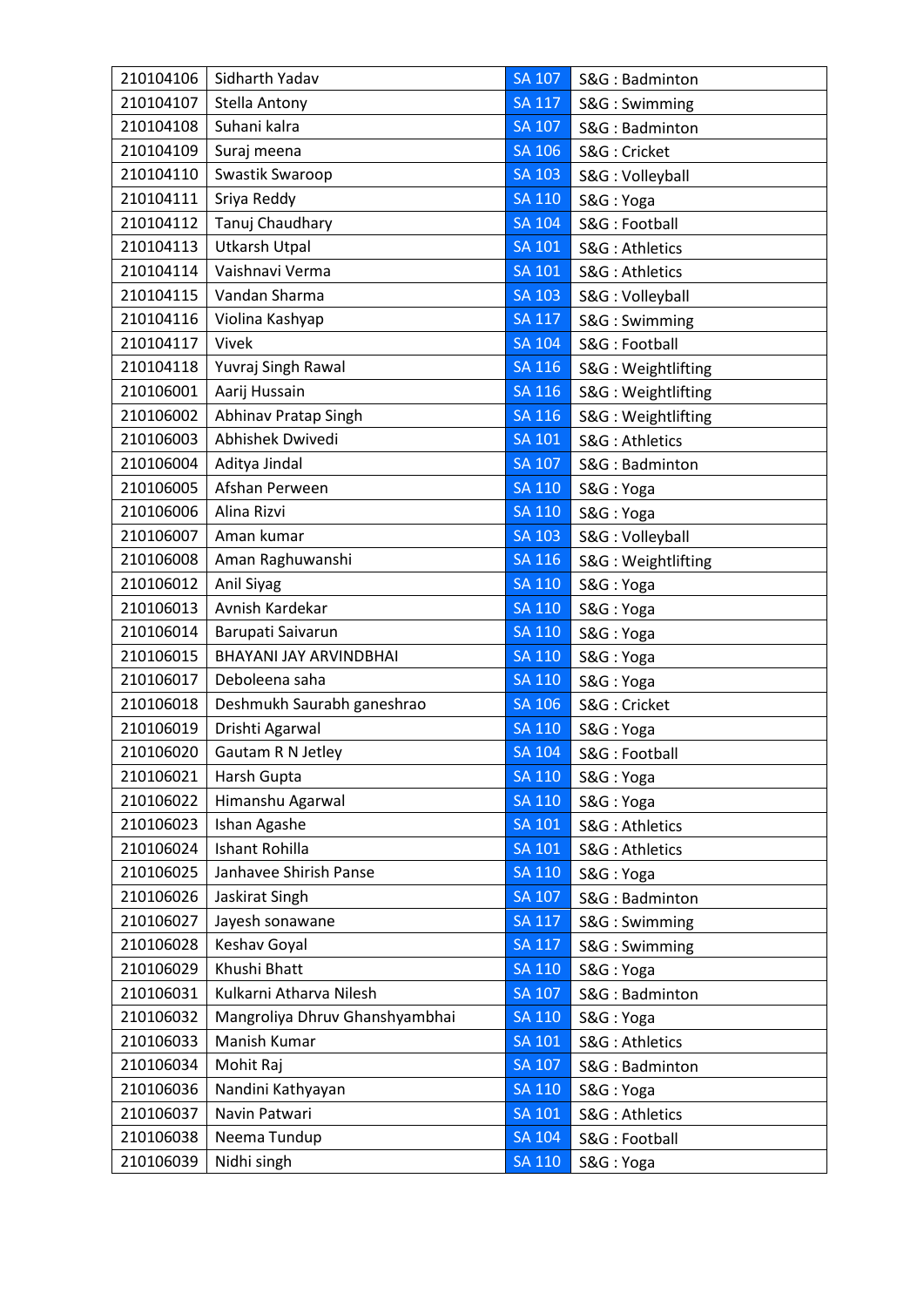| 210106040 | Nikhil Ashok Pansare   | <b>SA 104</b> | S&G: Football      |
|-----------|------------------------|---------------|--------------------|
| 210106041 | Om kumar saini         | <b>SA 110</b> | S&G: Yoga          |
| 210106042 | Aashrith Ram P         | <b>SA 104</b> | S&G: Football      |
| 210106043 | Pappu Urf Mohit Yadav  | <b>SA 103</b> | S&G: Volleyball    |
| 210106044 | Paramjeet Singh        | <b>SA 104</b> | S&G: Football      |
| 210106045 | Krish Patel Rakeshbhai | <b>SA 116</b> | S&G: Weightlifting |
| 210106046 | Piyush Kumar           | SA 116        | S&G: Weightlifting |
| 210106047 | <b>Pradumn Dixit</b>   | <b>SA 116</b> | S&G: Weightlifting |
| 210106048 | Priyanshu Prasad       | SA 107        | S&G: Badminton     |
| 210106049 | Punakshit singh        | <b>SA 110</b> | S&G: Yoga          |
| 210106050 | Pushkar Ambastha       | <b>SA 104</b> | S&G: Football      |
| 210106051 | <b>RAHUL KUMAR</b>     | <b>SA 106</b> | S&G: Cricket       |
| 210106052 | Rahul Singh Yadav      | SA 116        | S&G: Weightlifting |
| 210106053 | <b>Ritesh Shirke</b>   | <b>SA 104</b> | S&G: Football      |
| 210106054 | Ritik patel            | <b>SA 101</b> | S&G: Athletics     |
| 210106055 | Rohit Raj Kohli        | <b>SA 101</b> | S&G: Athletics     |
| 210106056 | Ronit kumar kaushik    | <b>SA 117</b> | S&G: Swimming      |
| 210106057 | Samarth Jhunjhunwala   | <b>SA 117</b> | S&G: Swimming      |
| 210106058 | Sampreeti Mazumdar     | <b>SA 110</b> | S&G: Yoga          |
| 210106059 | Samyak Sharma          | <b>SA 106</b> | S&G: Cricket       |
| 210106060 | Sanya                  | <b>SA 110</b> | S&G: Yoga          |
| 210106061 | Sayak Bhattacharya     | <b>SA 107</b> | S&G: Badminton     |
| 210106062 | Shaleen Kakkad         | <b>SA 104</b> | S&G: Football      |
| 210106063 | Shashank sharma        | <b>SA 117</b> | S&G: Swimming      |
| 210106064 | Shashwat Pandey        | SA 104        | S&G: Football      |
| 210106065 | Shikhar Raj            | <b>SA 110</b> | S&G: Yoga          |
| 210106066 | Shubham jaiswal        | <b>SA 116</b> | S&G: Weightlifting |
| 210106067 | Shubhanshu sahu        | <b>SA 103</b> | S&G: Volleyball    |
| 210106068 | Siddharth              | <b>SA 116</b> | S&G: Weightlifting |
| 210106069 | Siddhi Sutrave         | SA 103        | S&G: Volleyball    |
| 210106070 | Sneha Singh            | SA 101        | S&G: Athletics     |
| 210106072 | Suhani Jain            | <b>SA 110</b> | S&G: Yoga          |
| 210106073 | Sujay Dagani           | <b>SA 104</b> | S&G: Football      |
| 210106074 | Sukanya Sonowal        | <b>SA 110</b> | S&G: Yoga          |
| 210106075 | <b>Sumeet Ahire</b>    | <b>SA 101</b> | S&G: Athletics     |
| 210106076 | Sumit Kumar            | SA 101        | S&G: Athletics     |
| 210106077 | Sumit Nayan            | $SA$ $117$    | S&G: Swimming      |
| 210106078 | <b>Toshar Banik</b>    | <b>SA 110</b> | S&G: Yoga          |
| 210106079 | <b>Umang Udbhav</b>    | <b>SA 110</b> | S&G: Yoga          |
| 210106081 | Sourabh Vairagkar      | <b>SA 110</b> | S&G: Yoga          |
| 210106083 | Vivian Joseph          | <b>SA 104</b> | S&G: Football      |
| 210106084 | Yash Mishra            | <b>SA 104</b> | S&G: Football      |
| 210106085 | Yashraj Verma          | SA 103        | S&G: Volleyball    |
| 210107001 | Abhijeet Sinha         | <b>SA 101</b> | S&G: Athletics     |
| 210107002 | Abhijit Pandey         | <b>SA 116</b> | S&G: Weightlifting |
| 210107003 | Abhinav kumar          | SA 106        | S&G: Cricket       |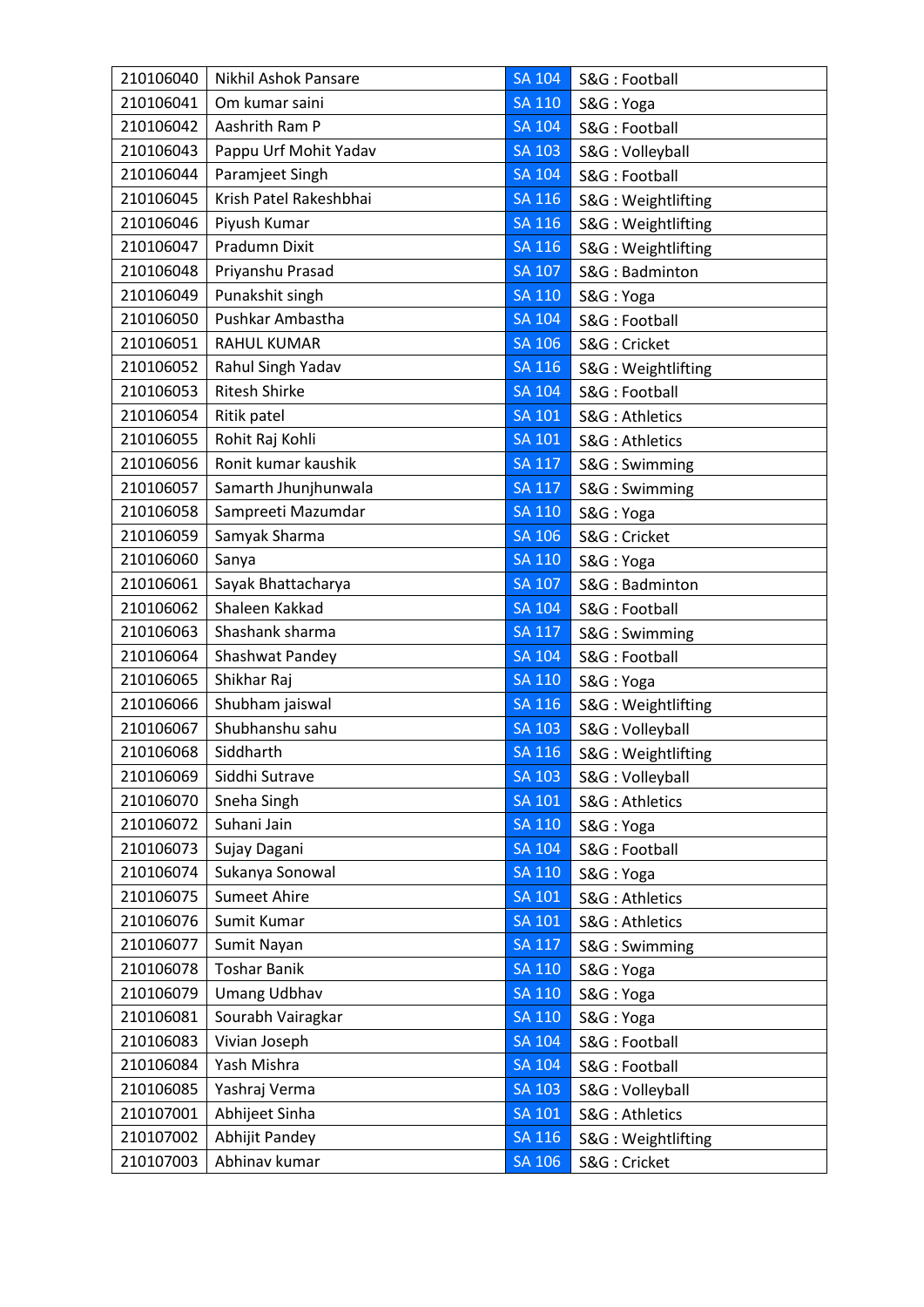| 210107006 | <b>Aditya Prasad Mohanty</b> | <b>SA 110</b> | S&G: Yoga          |
|-----------|------------------------------|---------------|--------------------|
| 210107007 | Aditya Raj bagri             | <b>SA 106</b> | S&G: Cricket       |
| 210107008 | Alhila Reddy                 | <b>SA 110</b> | S&G: Yoga          |
| 210107009 | <b>Anand Mangal</b>          | <b>SA 117</b> | S&G: Swimming      |
| 210107010 | Ananya Sivakumar             | <b>SA 101</b> | S&G: Athletics     |
| 210107011 | Ankit Kumar                  | <b>SA 110</b> | S&G: Yoga          |
| 210107012 | <b>Anshul Patel</b>          | <b>SA 106</b> | S&G: Cricket       |
| 210107013 | Arushi Gupta                 | <b>SA 101</b> | S&G: Athletics     |
| 210107014 | Aryan Ray                    | <b>SA 104</b> | S&G: Football      |
| 210107015 | Ayush Jain                   | <b>SA 106</b> | S&G: Cricket       |
| 210107016 | Ayush Mishra                 | SA 107        | S&G: Badminton     |
| 210107017 | Ayush Tiwari                 | <b>SA 104</b> | S&G: Football      |
| 210107018 | <b>Babita</b>                | <b>SA 101</b> | S&G: Athletics     |
| 210107019 | Dnyanesh Nilesh bhole        | SA 106        | S&G: Cricket       |
| 210107020 | <b>Brotish Pal</b>           | $SA$ $103$    | S&G: Volleyball    |
| 210107021 | Chinmoyee Sonowal            | <b>SA 110</b> | S&G: Yoga          |
| 210107023 | Dev Jyoti                    | <b>SA 103</b> | S&G: Volleyball    |
| 210107024 | Dhruv agarwal                | SA 116        | S&G: Weightlifting |
| 210107025 | Digvijay Singh               | <b>SA 110</b> | S&G: Yoga          |
| 210107026 | Disha Agarwal                | <b>SA 110</b> | S&G: Yoga          |
| 210107027 | Fayyad Haseeb                | <b>SA 101</b> | S&G: Athletics     |
| 210107028 | Gaurav Meghwal               | <b>SA 116</b> | S&G: Weightlifting |
| 210107029 | Gourab Mondal                | <b>SA 117</b> | S&G: Swimming      |
| 210107030 | <b>GOUTAM KUMAR HEMBRAM</b>  | <b>SA 110</b> | S&G: Yoga          |
| 210107031 | Govind Madhav Vyas           | <b>SA 103</b> | S&G: Volleyball    |
| 210107032 | Gundeti Srivardhan           | <b>SA 107</b> | S&G: Badminton     |
| 210107033 | Harshit Katariya             | <b>SA 103</b> | S&G: Volleyball    |
| 210107034 | Jagdish Panda                | <b>SA 104</b> | S&G: Football      |
| 210107035 | Janhvi anurag                | <b>SA 110</b> | S&G: Yoga          |
| 210107036 | <b>JAWAJI SRIKANTH</b>       | SA 107        | S&G: Badminton     |
| 210107037 | Juju Saikia                  | SA 106        | S&G: Cricket       |
| 210107038 | Krishna Priya                | <b>SA 101</b> | S&G: Athletics     |
| 210107039 | Kanv Chaudhary               | <b>SA 110</b> | S&G: Yoga          |
| 210107040 | Karan Rabidas                | <b>SA 101</b> | S&G: Athletics     |
| 210107043 | Keshav Kulhari               | <b>SA 103</b> | S&G: Volleyball    |
| 210107044 | Khushi Agrawal               | <b>SA 110</b> | S&G: Yoga          |
| 210107045 | Kislay                       | <b>SA 110</b> | S&G: Yoga          |
| 210107046 | Kruthikesh M Kopparam        | <b>SA 104</b> | S&G: Football      |
| 210107047 | Kunal Pal                    | <b>SA 101</b> | S&G: Athletics     |
| 210107048 | Mayank Anand                 | <b>SA 110</b> | S&G: Yoga          |
| 210107049 | <b>MD ADIL AKHTAR</b>        | <b>SA 116</b> | S&G: Weightlifting |
| 210107050 | Anshika Meshram              | <b>SA 101</b> | S&G: Athletics     |
| 210107051 | Mihir Anand                  | <b>SA 103</b> | S&G: Volleyball    |
| 210107052 | Mohit Kumar Sharma           | <b>SA 104</b> | S&G: Football      |
| 210107053 | Mokshika kureti              | <b>SA 110</b> | S&G: Yoga          |
| 210107054 | Mrityunjay Sharma            | <b>SA 106</b> | S&G: Cricket       |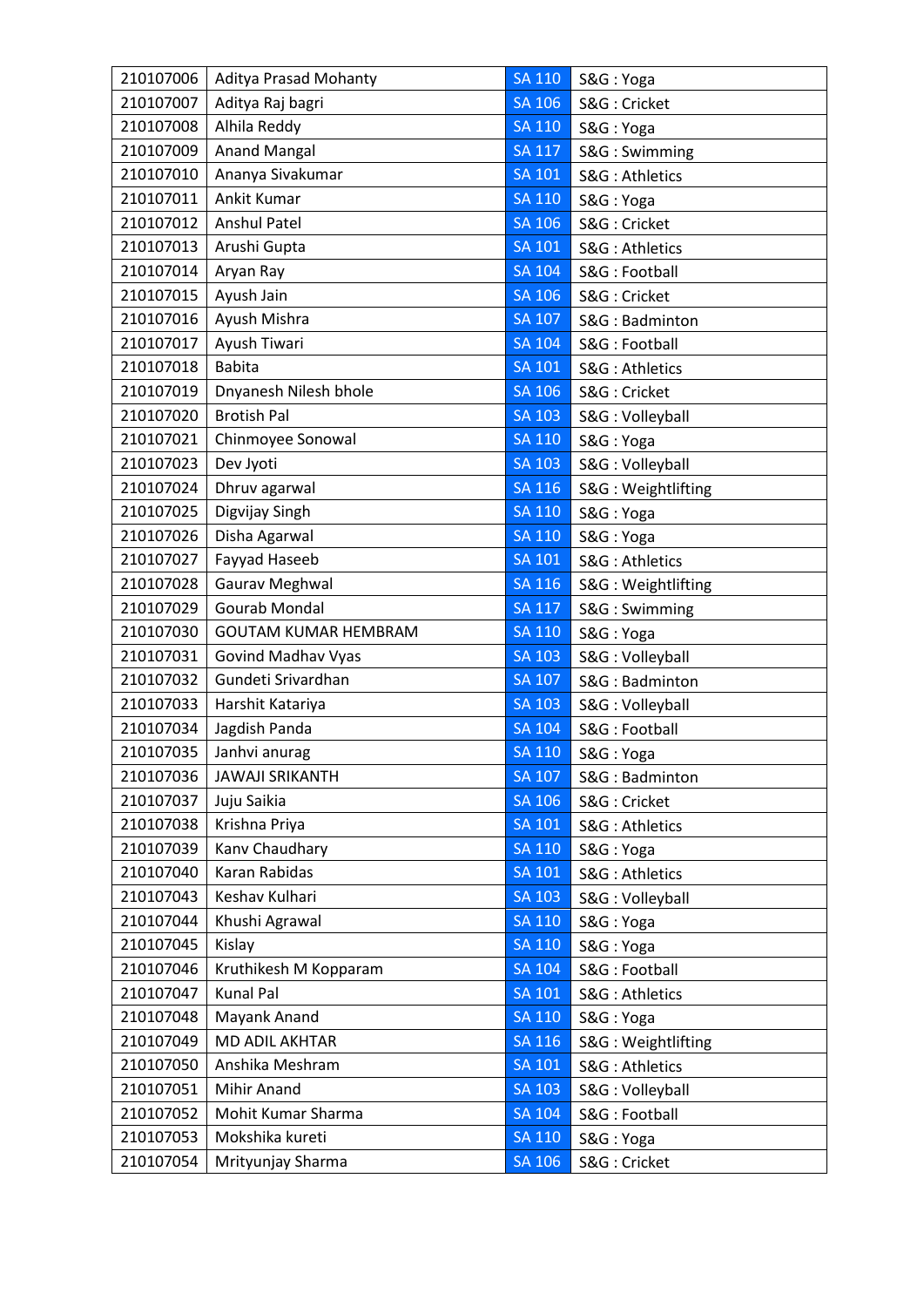| Naresh Thakare<br>210107056<br><b>SA 104</b><br>S&G: Football<br>210107057<br>Nikita Borah<br><b>SA 110</b><br>S&G: Yoga<br>210107058<br>Nitin<br><b>SA 110</b><br>S&G: Yoga<br>210107059<br>Nityajit Basumatary<br><b>SA 101</b><br>S&G: Athletics<br>Onkar Dubey<br>210107060<br><b>SA 103</b><br>S&G: Volleyball<br>Paramesh A Chirang<br><b>SA 103</b><br>210107061<br>S&G: Volleyball<br>Pranav Ignatious<br><b>SA 101</b><br>210107062<br>S&G: Athletics<br>Pranay Bambole<br>210107063<br>SA 116<br>S&G: Weightlifting<br>pranshu<br>210107064<br><b>SA 107</b><br>S&G: Badminton<br>210107066<br>Priyanshu Kumar<br><b>SA 103</b><br>S&G: Volleyball<br>Radhika Dargar<br>210107067<br><b>SA 107</b><br>S&G: Badminton<br>Rajendra Prasad Sarswat<br>210107068<br><b>SA 110</b><br>S&G: Yoga<br>210107069<br>Rashmi Bajaj<br>SA 110<br>S&G: Yoga<br>210107070<br>Ravi Bhushan Pratap<br>SA 110<br>S&G: Yoga<br>Rishabh Raj<br>210107071<br><b>SA 110</b><br>S&G: Yoga<br>210107072<br>Rishibalaji Srinivasan<br><b>SA 103</b><br>S&G: Volleyball<br><b>Rohit Chalak</b><br>210107073<br><b>SA 103</b><br>S&G: Volleyball<br>210107074<br>Ronit Malvi<br><b>SA 107</b><br>S&G: Badminton<br>210107075<br>Sabir Singh<br>SA 106<br>S&G: Cricket<br>Sarthak Tayal<br><b>SA 106</b><br>210107076<br>S&G: Cricket<br>Shashank Kumar Gupta<br>210107077<br><b>SA 106</b><br>S&G: Cricket<br>Shivam Adbhute<br>210107078<br><b>SA 106</b><br>S&G: Cricket<br>Shivam kalambe<br>210107079<br><b>SA 117</b><br>S&G: Swimming<br>Shivaraj R Kolli<br>210107080<br><b>SA 110</b><br>S&G: Yoga<br>Siddhant Srivastava<br>210107081<br><b>SA 110</b><br>S&G: Yoga<br>210107082<br>Sneha Balaji<br>SA 110<br>S&G: Yoga<br>Sonali Tudu<br>210107083<br><b>SA 110</b><br>S&G: Yoga<br>210107084<br>Sugam Barman<br><b>SA 107</b><br>S&G: Badminton<br><b>SA 107</b><br>210107085<br>Sugata Chakraborty<br>S&G: Badminton<br>210107086<br>Suraj Kumar yadav<br><b>SA 110</b><br>S&G: Yoga<br>Swapnil Bajetha<br>210107087<br><b>SA 104</b><br>S&G: Football<br>210107089<br>Shreyasi Dayal Thamke<br><b>SA 117</b><br>S&G: Swimming<br>Uddiptta deka<br>210107090<br><b>SA 106</b><br>S&G: Cricket<br>210107091<br>Utkarsh Raja<br><b>SA 103</b><br>S&G: Volleyball<br><b>SA 116</b><br>210107092<br>Vaibhav jain<br>S&G: Weightlifting<br>Varun Saxena<br>210107093<br>SA 110<br>S&G: Yoga<br>Vijendra Singh Bhati<br><b>SA 110</b><br>210107095<br>S&G: Yoga<br>210107096<br>Vineet R Jagga<br><b>SA 116</b><br>S&G: Weightlifting<br>210107097<br>Yeshudan Bora<br><b>SA 104</b><br>S&G: Football<br>210107098<br>Zakia Farhat<br><b>SA 110</b><br>S&G: Yoga<br>Abhay Dinesh Naidu<br><b>SA 107</b><br>210108001<br>S&G: Badminton<br>210108002<br>Abhishek Kumar<br>SA 101<br>S&G: Athletics<br>210108003<br>Adesh Kumar Patra<br><b>SA 106</b><br>S&G: Cricket<br>210108004<br>Anindya Biswas<br><b>SA 104</b><br>S&G: Football<br>210108005<br>Anirudh Gupta<br><b>SA 101</b><br>S&G: Athletics | 210107055 | Nandini Priya | <b>SA 110</b> | S&G: Yoga |
|----------------------------------------------------------------------------------------------------------------------------------------------------------------------------------------------------------------------------------------------------------------------------------------------------------------------------------------------------------------------------------------------------------------------------------------------------------------------------------------------------------------------------------------------------------------------------------------------------------------------------------------------------------------------------------------------------------------------------------------------------------------------------------------------------------------------------------------------------------------------------------------------------------------------------------------------------------------------------------------------------------------------------------------------------------------------------------------------------------------------------------------------------------------------------------------------------------------------------------------------------------------------------------------------------------------------------------------------------------------------------------------------------------------------------------------------------------------------------------------------------------------------------------------------------------------------------------------------------------------------------------------------------------------------------------------------------------------------------------------------------------------------------------------------------------------------------------------------------------------------------------------------------------------------------------------------------------------------------------------------------------------------------------------------------------------------------------------------------------------------------------------------------------------------------------------------------------------------------------------------------------------------------------------------------------------------------------------------------------------------------------------------------------------------------------------------------------------------------------------------------------------------------------------------------------------------------------------------------------------------------------------------------------------------------------------------------------------------------------------------------------------------------------------------------------------------------------------------------------------------------------------------------------------------------------------------------------------------------------------------|-----------|---------------|---------------|-----------|
|                                                                                                                                                                                                                                                                                                                                                                                                                                                                                                                                                                                                                                                                                                                                                                                                                                                                                                                                                                                                                                                                                                                                                                                                                                                                                                                                                                                                                                                                                                                                                                                                                                                                                                                                                                                                                                                                                                                                                                                                                                                                                                                                                                                                                                                                                                                                                                                                                                                                                                                                                                                                                                                                                                                                                                                                                                                                                                                                                                                              |           |               |               |           |
|                                                                                                                                                                                                                                                                                                                                                                                                                                                                                                                                                                                                                                                                                                                                                                                                                                                                                                                                                                                                                                                                                                                                                                                                                                                                                                                                                                                                                                                                                                                                                                                                                                                                                                                                                                                                                                                                                                                                                                                                                                                                                                                                                                                                                                                                                                                                                                                                                                                                                                                                                                                                                                                                                                                                                                                                                                                                                                                                                                                              |           |               |               |           |
|                                                                                                                                                                                                                                                                                                                                                                                                                                                                                                                                                                                                                                                                                                                                                                                                                                                                                                                                                                                                                                                                                                                                                                                                                                                                                                                                                                                                                                                                                                                                                                                                                                                                                                                                                                                                                                                                                                                                                                                                                                                                                                                                                                                                                                                                                                                                                                                                                                                                                                                                                                                                                                                                                                                                                                                                                                                                                                                                                                                              |           |               |               |           |
|                                                                                                                                                                                                                                                                                                                                                                                                                                                                                                                                                                                                                                                                                                                                                                                                                                                                                                                                                                                                                                                                                                                                                                                                                                                                                                                                                                                                                                                                                                                                                                                                                                                                                                                                                                                                                                                                                                                                                                                                                                                                                                                                                                                                                                                                                                                                                                                                                                                                                                                                                                                                                                                                                                                                                                                                                                                                                                                                                                                              |           |               |               |           |
|                                                                                                                                                                                                                                                                                                                                                                                                                                                                                                                                                                                                                                                                                                                                                                                                                                                                                                                                                                                                                                                                                                                                                                                                                                                                                                                                                                                                                                                                                                                                                                                                                                                                                                                                                                                                                                                                                                                                                                                                                                                                                                                                                                                                                                                                                                                                                                                                                                                                                                                                                                                                                                                                                                                                                                                                                                                                                                                                                                                              |           |               |               |           |
|                                                                                                                                                                                                                                                                                                                                                                                                                                                                                                                                                                                                                                                                                                                                                                                                                                                                                                                                                                                                                                                                                                                                                                                                                                                                                                                                                                                                                                                                                                                                                                                                                                                                                                                                                                                                                                                                                                                                                                                                                                                                                                                                                                                                                                                                                                                                                                                                                                                                                                                                                                                                                                                                                                                                                                                                                                                                                                                                                                                              |           |               |               |           |
|                                                                                                                                                                                                                                                                                                                                                                                                                                                                                                                                                                                                                                                                                                                                                                                                                                                                                                                                                                                                                                                                                                                                                                                                                                                                                                                                                                                                                                                                                                                                                                                                                                                                                                                                                                                                                                                                                                                                                                                                                                                                                                                                                                                                                                                                                                                                                                                                                                                                                                                                                                                                                                                                                                                                                                                                                                                                                                                                                                                              |           |               |               |           |
|                                                                                                                                                                                                                                                                                                                                                                                                                                                                                                                                                                                                                                                                                                                                                                                                                                                                                                                                                                                                                                                                                                                                                                                                                                                                                                                                                                                                                                                                                                                                                                                                                                                                                                                                                                                                                                                                                                                                                                                                                                                                                                                                                                                                                                                                                                                                                                                                                                                                                                                                                                                                                                                                                                                                                                                                                                                                                                                                                                                              |           |               |               |           |
|                                                                                                                                                                                                                                                                                                                                                                                                                                                                                                                                                                                                                                                                                                                                                                                                                                                                                                                                                                                                                                                                                                                                                                                                                                                                                                                                                                                                                                                                                                                                                                                                                                                                                                                                                                                                                                                                                                                                                                                                                                                                                                                                                                                                                                                                                                                                                                                                                                                                                                                                                                                                                                                                                                                                                                                                                                                                                                                                                                                              |           |               |               |           |
|                                                                                                                                                                                                                                                                                                                                                                                                                                                                                                                                                                                                                                                                                                                                                                                                                                                                                                                                                                                                                                                                                                                                                                                                                                                                                                                                                                                                                                                                                                                                                                                                                                                                                                                                                                                                                                                                                                                                                                                                                                                                                                                                                                                                                                                                                                                                                                                                                                                                                                                                                                                                                                                                                                                                                                                                                                                                                                                                                                                              |           |               |               |           |
|                                                                                                                                                                                                                                                                                                                                                                                                                                                                                                                                                                                                                                                                                                                                                                                                                                                                                                                                                                                                                                                                                                                                                                                                                                                                                                                                                                                                                                                                                                                                                                                                                                                                                                                                                                                                                                                                                                                                                                                                                                                                                                                                                                                                                                                                                                                                                                                                                                                                                                                                                                                                                                                                                                                                                                                                                                                                                                                                                                                              |           |               |               |           |
|                                                                                                                                                                                                                                                                                                                                                                                                                                                                                                                                                                                                                                                                                                                                                                                                                                                                                                                                                                                                                                                                                                                                                                                                                                                                                                                                                                                                                                                                                                                                                                                                                                                                                                                                                                                                                                                                                                                                                                                                                                                                                                                                                                                                                                                                                                                                                                                                                                                                                                                                                                                                                                                                                                                                                                                                                                                                                                                                                                                              |           |               |               |           |
|                                                                                                                                                                                                                                                                                                                                                                                                                                                                                                                                                                                                                                                                                                                                                                                                                                                                                                                                                                                                                                                                                                                                                                                                                                                                                                                                                                                                                                                                                                                                                                                                                                                                                                                                                                                                                                                                                                                                                                                                                                                                                                                                                                                                                                                                                                                                                                                                                                                                                                                                                                                                                                                                                                                                                                                                                                                                                                                                                                                              |           |               |               |           |
|                                                                                                                                                                                                                                                                                                                                                                                                                                                                                                                                                                                                                                                                                                                                                                                                                                                                                                                                                                                                                                                                                                                                                                                                                                                                                                                                                                                                                                                                                                                                                                                                                                                                                                                                                                                                                                                                                                                                                                                                                                                                                                                                                                                                                                                                                                                                                                                                                                                                                                                                                                                                                                                                                                                                                                                                                                                                                                                                                                                              |           |               |               |           |
|                                                                                                                                                                                                                                                                                                                                                                                                                                                                                                                                                                                                                                                                                                                                                                                                                                                                                                                                                                                                                                                                                                                                                                                                                                                                                                                                                                                                                                                                                                                                                                                                                                                                                                                                                                                                                                                                                                                                                                                                                                                                                                                                                                                                                                                                                                                                                                                                                                                                                                                                                                                                                                                                                                                                                                                                                                                                                                                                                                                              |           |               |               |           |
|                                                                                                                                                                                                                                                                                                                                                                                                                                                                                                                                                                                                                                                                                                                                                                                                                                                                                                                                                                                                                                                                                                                                                                                                                                                                                                                                                                                                                                                                                                                                                                                                                                                                                                                                                                                                                                                                                                                                                                                                                                                                                                                                                                                                                                                                                                                                                                                                                                                                                                                                                                                                                                                                                                                                                                                                                                                                                                                                                                                              |           |               |               |           |
|                                                                                                                                                                                                                                                                                                                                                                                                                                                                                                                                                                                                                                                                                                                                                                                                                                                                                                                                                                                                                                                                                                                                                                                                                                                                                                                                                                                                                                                                                                                                                                                                                                                                                                                                                                                                                                                                                                                                                                                                                                                                                                                                                                                                                                                                                                                                                                                                                                                                                                                                                                                                                                                                                                                                                                                                                                                                                                                                                                                              |           |               |               |           |
|                                                                                                                                                                                                                                                                                                                                                                                                                                                                                                                                                                                                                                                                                                                                                                                                                                                                                                                                                                                                                                                                                                                                                                                                                                                                                                                                                                                                                                                                                                                                                                                                                                                                                                                                                                                                                                                                                                                                                                                                                                                                                                                                                                                                                                                                                                                                                                                                                                                                                                                                                                                                                                                                                                                                                                                                                                                                                                                                                                                              |           |               |               |           |
|                                                                                                                                                                                                                                                                                                                                                                                                                                                                                                                                                                                                                                                                                                                                                                                                                                                                                                                                                                                                                                                                                                                                                                                                                                                                                                                                                                                                                                                                                                                                                                                                                                                                                                                                                                                                                                                                                                                                                                                                                                                                                                                                                                                                                                                                                                                                                                                                                                                                                                                                                                                                                                                                                                                                                                                                                                                                                                                                                                                              |           |               |               |           |
|                                                                                                                                                                                                                                                                                                                                                                                                                                                                                                                                                                                                                                                                                                                                                                                                                                                                                                                                                                                                                                                                                                                                                                                                                                                                                                                                                                                                                                                                                                                                                                                                                                                                                                                                                                                                                                                                                                                                                                                                                                                                                                                                                                                                                                                                                                                                                                                                                                                                                                                                                                                                                                                                                                                                                                                                                                                                                                                                                                                              |           |               |               |           |
|                                                                                                                                                                                                                                                                                                                                                                                                                                                                                                                                                                                                                                                                                                                                                                                                                                                                                                                                                                                                                                                                                                                                                                                                                                                                                                                                                                                                                                                                                                                                                                                                                                                                                                                                                                                                                                                                                                                                                                                                                                                                                                                                                                                                                                                                                                                                                                                                                                                                                                                                                                                                                                                                                                                                                                                                                                                                                                                                                                                              |           |               |               |           |
|                                                                                                                                                                                                                                                                                                                                                                                                                                                                                                                                                                                                                                                                                                                                                                                                                                                                                                                                                                                                                                                                                                                                                                                                                                                                                                                                                                                                                                                                                                                                                                                                                                                                                                                                                                                                                                                                                                                                                                                                                                                                                                                                                                                                                                                                                                                                                                                                                                                                                                                                                                                                                                                                                                                                                                                                                                                                                                                                                                                              |           |               |               |           |
|                                                                                                                                                                                                                                                                                                                                                                                                                                                                                                                                                                                                                                                                                                                                                                                                                                                                                                                                                                                                                                                                                                                                                                                                                                                                                                                                                                                                                                                                                                                                                                                                                                                                                                                                                                                                                                                                                                                                                                                                                                                                                                                                                                                                                                                                                                                                                                                                                                                                                                                                                                                                                                                                                                                                                                                                                                                                                                                                                                                              |           |               |               |           |
|                                                                                                                                                                                                                                                                                                                                                                                                                                                                                                                                                                                                                                                                                                                                                                                                                                                                                                                                                                                                                                                                                                                                                                                                                                                                                                                                                                                                                                                                                                                                                                                                                                                                                                                                                                                                                                                                                                                                                                                                                                                                                                                                                                                                                                                                                                                                                                                                                                                                                                                                                                                                                                                                                                                                                                                                                                                                                                                                                                                              |           |               |               |           |
|                                                                                                                                                                                                                                                                                                                                                                                                                                                                                                                                                                                                                                                                                                                                                                                                                                                                                                                                                                                                                                                                                                                                                                                                                                                                                                                                                                                                                                                                                                                                                                                                                                                                                                                                                                                                                                                                                                                                                                                                                                                                                                                                                                                                                                                                                                                                                                                                                                                                                                                                                                                                                                                                                                                                                                                                                                                                                                                                                                                              |           |               |               |           |
|                                                                                                                                                                                                                                                                                                                                                                                                                                                                                                                                                                                                                                                                                                                                                                                                                                                                                                                                                                                                                                                                                                                                                                                                                                                                                                                                                                                                                                                                                                                                                                                                                                                                                                                                                                                                                                                                                                                                                                                                                                                                                                                                                                                                                                                                                                                                                                                                                                                                                                                                                                                                                                                                                                                                                                                                                                                                                                                                                                                              |           |               |               |           |
|                                                                                                                                                                                                                                                                                                                                                                                                                                                                                                                                                                                                                                                                                                                                                                                                                                                                                                                                                                                                                                                                                                                                                                                                                                                                                                                                                                                                                                                                                                                                                                                                                                                                                                                                                                                                                                                                                                                                                                                                                                                                                                                                                                                                                                                                                                                                                                                                                                                                                                                                                                                                                                                                                                                                                                                                                                                                                                                                                                                              |           |               |               |           |
|                                                                                                                                                                                                                                                                                                                                                                                                                                                                                                                                                                                                                                                                                                                                                                                                                                                                                                                                                                                                                                                                                                                                                                                                                                                                                                                                                                                                                                                                                                                                                                                                                                                                                                                                                                                                                                                                                                                                                                                                                                                                                                                                                                                                                                                                                                                                                                                                                                                                                                                                                                                                                                                                                                                                                                                                                                                                                                                                                                                              |           |               |               |           |
|                                                                                                                                                                                                                                                                                                                                                                                                                                                                                                                                                                                                                                                                                                                                                                                                                                                                                                                                                                                                                                                                                                                                                                                                                                                                                                                                                                                                                                                                                                                                                                                                                                                                                                                                                                                                                                                                                                                                                                                                                                                                                                                                                                                                                                                                                                                                                                                                                                                                                                                                                                                                                                                                                                                                                                                                                                                                                                                                                                                              |           |               |               |           |
|                                                                                                                                                                                                                                                                                                                                                                                                                                                                                                                                                                                                                                                                                                                                                                                                                                                                                                                                                                                                                                                                                                                                                                                                                                                                                                                                                                                                                                                                                                                                                                                                                                                                                                                                                                                                                                                                                                                                                                                                                                                                                                                                                                                                                                                                                                                                                                                                                                                                                                                                                                                                                                                                                                                                                                                                                                                                                                                                                                                              |           |               |               |           |
|                                                                                                                                                                                                                                                                                                                                                                                                                                                                                                                                                                                                                                                                                                                                                                                                                                                                                                                                                                                                                                                                                                                                                                                                                                                                                                                                                                                                                                                                                                                                                                                                                                                                                                                                                                                                                                                                                                                                                                                                                                                                                                                                                                                                                                                                                                                                                                                                                                                                                                                                                                                                                                                                                                                                                                                                                                                                                                                                                                                              |           |               |               |           |
|                                                                                                                                                                                                                                                                                                                                                                                                                                                                                                                                                                                                                                                                                                                                                                                                                                                                                                                                                                                                                                                                                                                                                                                                                                                                                                                                                                                                                                                                                                                                                                                                                                                                                                                                                                                                                                                                                                                                                                                                                                                                                                                                                                                                                                                                                                                                                                                                                                                                                                                                                                                                                                                                                                                                                                                                                                                                                                                                                                                              |           |               |               |           |
|                                                                                                                                                                                                                                                                                                                                                                                                                                                                                                                                                                                                                                                                                                                                                                                                                                                                                                                                                                                                                                                                                                                                                                                                                                                                                                                                                                                                                                                                                                                                                                                                                                                                                                                                                                                                                                                                                                                                                                                                                                                                                                                                                                                                                                                                                                                                                                                                                                                                                                                                                                                                                                                                                                                                                                                                                                                                                                                                                                                              |           |               |               |           |
|                                                                                                                                                                                                                                                                                                                                                                                                                                                                                                                                                                                                                                                                                                                                                                                                                                                                                                                                                                                                                                                                                                                                                                                                                                                                                                                                                                                                                                                                                                                                                                                                                                                                                                                                                                                                                                                                                                                                                                                                                                                                                                                                                                                                                                                                                                                                                                                                                                                                                                                                                                                                                                                                                                                                                                                                                                                                                                                                                                                              |           |               |               |           |
|                                                                                                                                                                                                                                                                                                                                                                                                                                                                                                                                                                                                                                                                                                                                                                                                                                                                                                                                                                                                                                                                                                                                                                                                                                                                                                                                                                                                                                                                                                                                                                                                                                                                                                                                                                                                                                                                                                                                                                                                                                                                                                                                                                                                                                                                                                                                                                                                                                                                                                                                                                                                                                                                                                                                                                                                                                                                                                                                                                                              |           |               |               |           |
|                                                                                                                                                                                                                                                                                                                                                                                                                                                                                                                                                                                                                                                                                                                                                                                                                                                                                                                                                                                                                                                                                                                                                                                                                                                                                                                                                                                                                                                                                                                                                                                                                                                                                                                                                                                                                                                                                                                                                                                                                                                                                                                                                                                                                                                                                                                                                                                                                                                                                                                                                                                                                                                                                                                                                                                                                                                                                                                                                                                              |           |               |               |           |
|                                                                                                                                                                                                                                                                                                                                                                                                                                                                                                                                                                                                                                                                                                                                                                                                                                                                                                                                                                                                                                                                                                                                                                                                                                                                                                                                                                                                                                                                                                                                                                                                                                                                                                                                                                                                                                                                                                                                                                                                                                                                                                                                                                                                                                                                                                                                                                                                                                                                                                                                                                                                                                                                                                                                                                                                                                                                                                                                                                                              |           |               |               |           |
|                                                                                                                                                                                                                                                                                                                                                                                                                                                                                                                                                                                                                                                                                                                                                                                                                                                                                                                                                                                                                                                                                                                                                                                                                                                                                                                                                                                                                                                                                                                                                                                                                                                                                                                                                                                                                                                                                                                                                                                                                                                                                                                                                                                                                                                                                                                                                                                                                                                                                                                                                                                                                                                                                                                                                                                                                                                                                                                                                                                              |           |               |               |           |
|                                                                                                                                                                                                                                                                                                                                                                                                                                                                                                                                                                                                                                                                                                                                                                                                                                                                                                                                                                                                                                                                                                                                                                                                                                                                                                                                                                                                                                                                                                                                                                                                                                                                                                                                                                                                                                                                                                                                                                                                                                                                                                                                                                                                                                                                                                                                                                                                                                                                                                                                                                                                                                                                                                                                                                                                                                                                                                                                                                                              |           |               |               |           |
|                                                                                                                                                                                                                                                                                                                                                                                                                                                                                                                                                                                                                                                                                                                                                                                                                                                                                                                                                                                                                                                                                                                                                                                                                                                                                                                                                                                                                                                                                                                                                                                                                                                                                                                                                                                                                                                                                                                                                                                                                                                                                                                                                                                                                                                                                                                                                                                                                                                                                                                                                                                                                                                                                                                                                                                                                                                                                                                                                                                              |           |               |               |           |
|                                                                                                                                                                                                                                                                                                                                                                                                                                                                                                                                                                                                                                                                                                                                                                                                                                                                                                                                                                                                                                                                                                                                                                                                                                                                                                                                                                                                                                                                                                                                                                                                                                                                                                                                                                                                                                                                                                                                                                                                                                                                                                                                                                                                                                                                                                                                                                                                                                                                                                                                                                                                                                                                                                                                                                                                                                                                                                                                                                                              |           |               |               |           |
|                                                                                                                                                                                                                                                                                                                                                                                                                                                                                                                                                                                                                                                                                                                                                                                                                                                                                                                                                                                                                                                                                                                                                                                                                                                                                                                                                                                                                                                                                                                                                                                                                                                                                                                                                                                                                                                                                                                                                                                                                                                                                                                                                                                                                                                                                                                                                                                                                                                                                                                                                                                                                                                                                                                                                                                                                                                                                                                                                                                              |           |               |               |           |
|                                                                                                                                                                                                                                                                                                                                                                                                                                                                                                                                                                                                                                                                                                                                                                                                                                                                                                                                                                                                                                                                                                                                                                                                                                                                                                                                                                                                                                                                                                                                                                                                                                                                                                                                                                                                                                                                                                                                                                                                                                                                                                                                                                                                                                                                                                                                                                                                                                                                                                                                                                                                                                                                                                                                                                                                                                                                                                                                                                                              |           |               |               |           |
|                                                                                                                                                                                                                                                                                                                                                                                                                                                                                                                                                                                                                                                                                                                                                                                                                                                                                                                                                                                                                                                                                                                                                                                                                                                                                                                                                                                                                                                                                                                                                                                                                                                                                                                                                                                                                                                                                                                                                                                                                                                                                                                                                                                                                                                                                                                                                                                                                                                                                                                                                                                                                                                                                                                                                                                                                                                                                                                                                                                              |           |               |               |           |
|                                                                                                                                                                                                                                                                                                                                                                                                                                                                                                                                                                                                                                                                                                                                                                                                                                                                                                                                                                                                                                                                                                                                                                                                                                                                                                                                                                                                                                                                                                                                                                                                                                                                                                                                                                                                                                                                                                                                                                                                                                                                                                                                                                                                                                                                                                                                                                                                                                                                                                                                                                                                                                                                                                                                                                                                                                                                                                                                                                                              |           |               |               |           |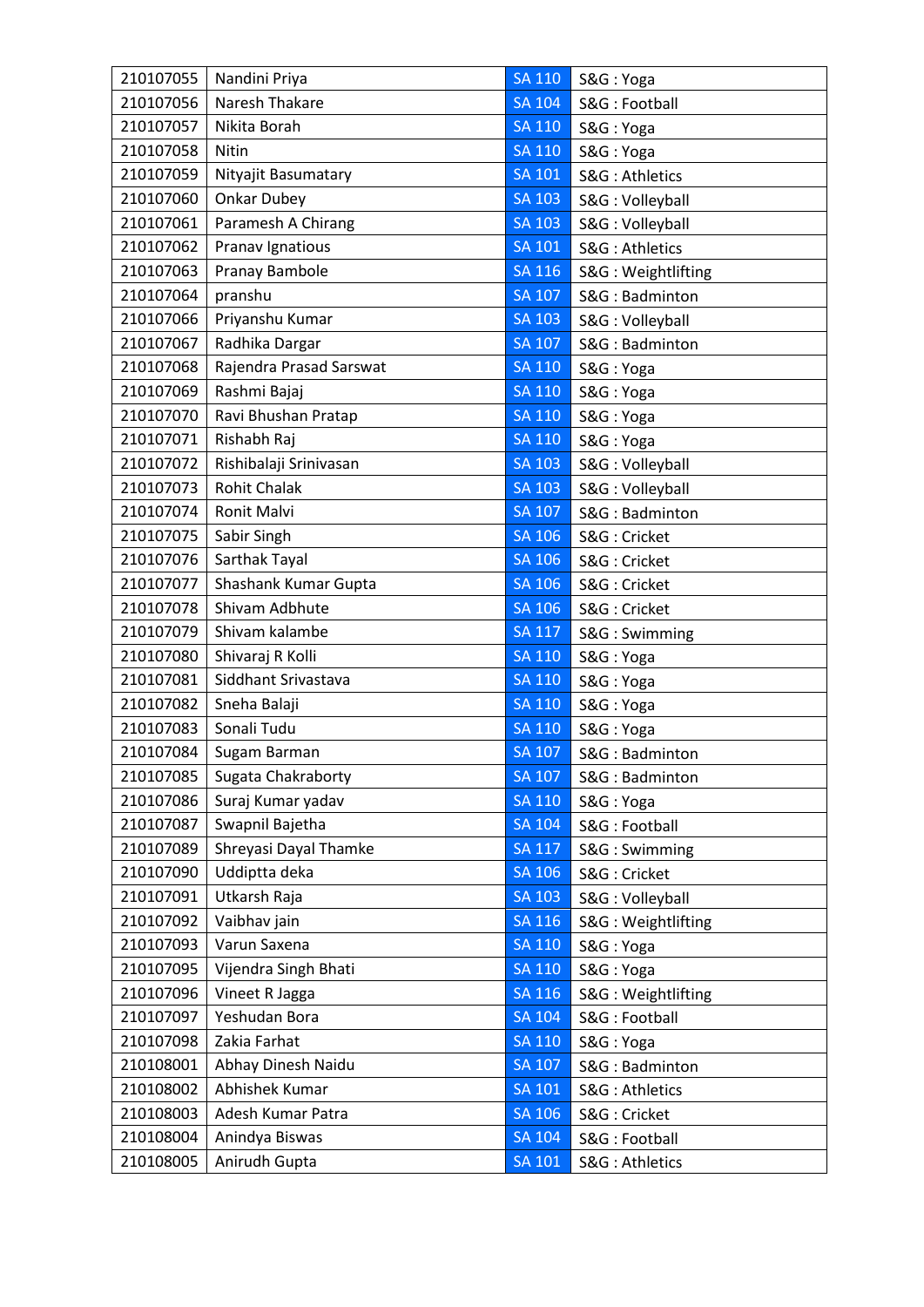| 210108006 | Anya Kshirsagar             | <b>SA 101</b> | S&G: Athletics     |
|-----------|-----------------------------|---------------|--------------------|
| 210108008 | Ashish Kumar                | <b>SA 103</b> | S&G: Volleyball    |
| 210108009 | Ashutosh Kumar              | <b>SA 104</b> | S&G: Football      |
| 210108010 | Avinash Sharma              | <b>SA 101</b> | S&G: Athletics     |
| 210108011 | Saketh boddepalli           | <b>SA 117</b> | S&G: Swimming      |
| 210108012 | Shantanu Chaudhari          | <b>SA 107</b> | S&G: Badminton     |
| 210108013 | CHINTHA YETHI RAJ           | SA 110        | S&G: Yoga          |
| 210108014 | devansh singh               | SA 107        | S&G: Badminton     |
| 210108015 | <b>Harsh Diwaker</b>        | <b>SA 101</b> | S&G: Athletics     |
| 210108016 | Himanshu Agrawal            | <b>SA 107</b> | S&G: Badminton     |
| 210108018 | Himanshu Tembhe             | SA 101        | S&G: Athletics     |
| 210108019 | Bhakti Laxman Kalyankasture | <b>SA 110</b> | S&G: Yoga          |
| 210108020 | Rohankanduri                | SA 104        | S&G: Football      |
| 210108021 | <b>Karan Garg</b>           | SA 104        | S&G: Football      |
| 210108022 | Kishlay Soni                | <b>SA 116</b> | S&G: Weightlifting |
| 210108024 | Lakshit Sethia              | <b>SA 103</b> | S&G: Volleyball    |
| 210108025 | Lakshya patel               | <b>SA 103</b> | S&G: Volleyball    |
| 210108026 | Maharsh Raval               | <b>SA 104</b> | S&G: Football      |
| 210108028 | Manish kumar                | <b>SA 116</b> | S&G: Weightlifting |
| 210108030 | Venkata koushik N           | SA 106        | S&G: Cricket       |
| 210108031 | Naman Kumar Jangid          | <b>SA 110</b> | S&G: Yoga          |
| 210108032 | Neelima Pulipati            | <b>SA 117</b> | S&G: Swimming      |
| 210108033 | Om Choudhary                | <b>SA 116</b> | S&G: Weightlifting |
| 210108034 | Prajkt Anandrao Sonkusare   | <b>SA 101</b> | S&G: Athletics     |
| 210108035 | PRIYANSHU                   | <b>SA 104</b> | S&G: Football      |
| 210108036 | <b>Rahul Vivek</b>          | <b>SA 104</b> | S&G: Football      |
| 210108037 | Rajnandni Parmar            | <b>SA 103</b> | S&G: Volleyball    |
| 210108038 | Ranjeet Soren               | <b>SA 101</b> | S&G: Athletics     |
| 210108039 | Raveena Kumari              | <b>SA 110</b> | S&G: Yoga          |
| 210108041 | <b>RONAK SHARMA</b>         | <b>SA 110</b> | S&G: Yoga          |
| 210108042 | Sanskriti                   | <b>SA 110</b> | S&G: Yoga          |
| 210108043 | Shaun Job                   | <b>SA 107</b> | S&G: Badminton     |
| 210108044 | Shivam Agrawal              | <b>SA 110</b> | S&G: Yoga          |
| 210108045 | Shlok Agrawal               | <b>SA 110</b> | S&G: Yoga          |
| 210108046 | siddhant shrivastava        | <b>SA 116</b> | S&G: Weightlifting |
| 210108047 | Soudharm Jhanjhree          | <b>SA 103</b> | S&G: Volleyball    |
| 210108048 | Soumyadip Mondal            | <b>SA 110</b> | S&G: Yoga          |
| 210108049 | Srishti Murarka             | <b>SA 103</b> | S&G: Volleyball    |
| 210108050 | Stuti Mathur                | <b>SA 110</b> | S&G: Yoga          |
| 210108051 | <b>SUNIL MEENA</b>          | <b>SA 117</b> | S&G: Swimming      |
| 210108052 | Suraj Kumar Shit            | <b>SA 104</b> | S&G: Football      |
| 210108053 | Swapn Agarwal               | <b>SA 110</b> | S&G: Yoga          |
| 210108054 | Tanuja Painkra              | SA 101        | S&G: Athletics     |
| 210108055 | Tejas Kadre                 | <b>SA 104</b> | S&G: Football      |
| 210108056 | Tushar Yadav                | <b>SA 110</b> | S&G: Yoga          |
| 210108058 | U.Hasini Raga               | <b>SA 110</b> | S&G: Yoga          |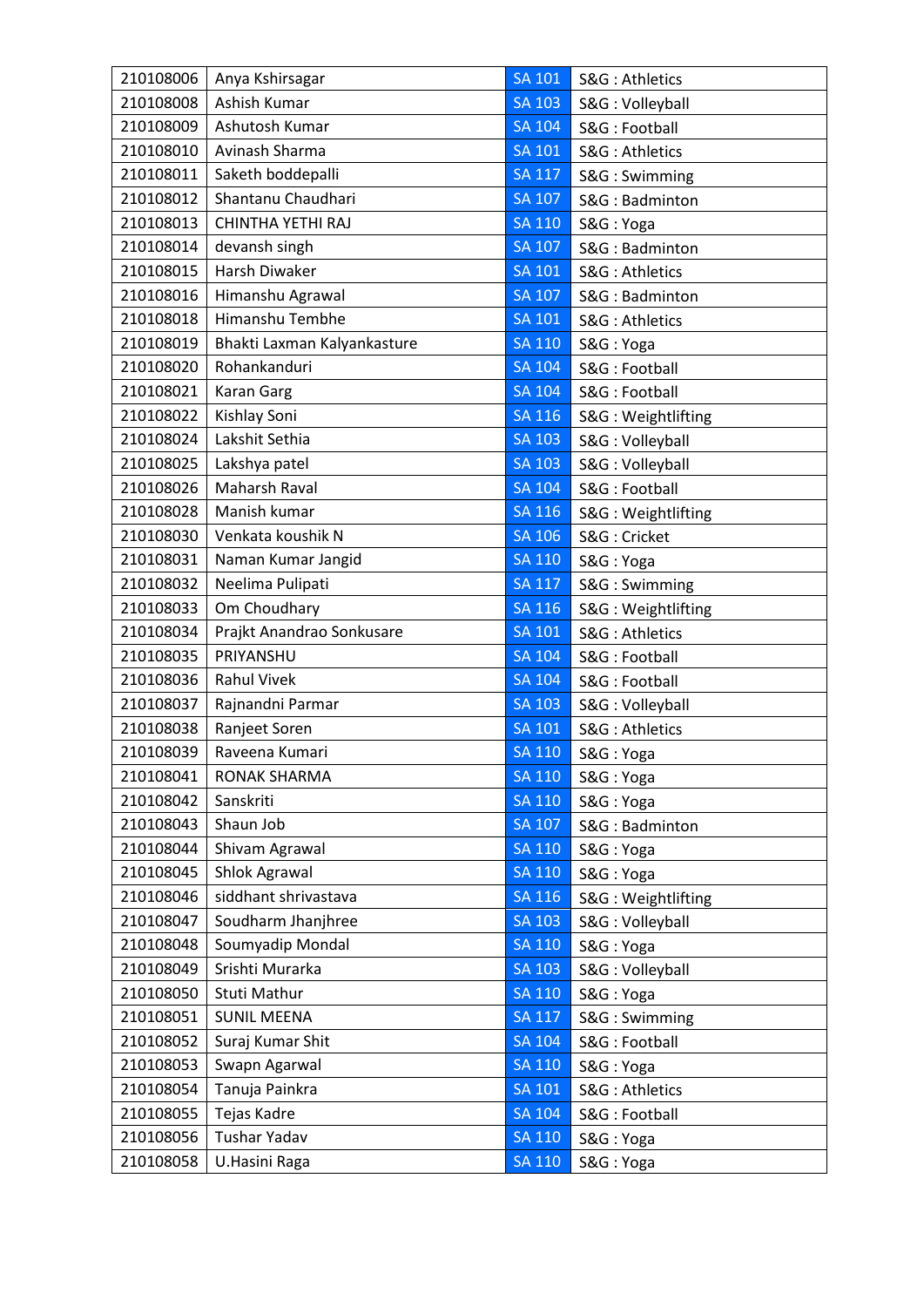| 210108059 | Vasu sain                              | <b>SA 107</b> | S&G: Badminton     |
|-----------|----------------------------------------|---------------|--------------------|
| 210108060 | Velagapalli Samuel Cripps              | <b>SA 103</b> | S&G: Volleyball    |
| 210108061 | Yash Jain                              | <b>SA 110</b> | S&G: Yoga          |
| 210108062 | Zainab Ali                             | <b>SA 110</b> | S&G: Yoga          |
| 210121001 | <b>Abhishek Gautam</b>                 | <b>SA 103</b> | S&G: Volleyball    |
| 210121002 | <b>ABHISHEK KUMAR MONTY</b>            | <b>SA 116</b> | S&G: Weightlifting |
| 210121003 | Adarsh Sharma                          | SA 106        | S&G: Cricket       |
| 210121004 | Aditya Dhananjay Bahirat               | <b>SA 106</b> | S&G: Cricket       |
| 210121005 | Aishwarya Thakare                      | <b>SA 107</b> | S&G: Badminton     |
| 210121006 | Ajaya Kumar (Surya)                    | <b>SA 104</b> | S&G: Football      |
| 210121007 | Akshay Kumar                           | <b>SA 103</b> | S&G: Volleyball    |
| 210121008 | Ambesh Dixit                           | <b>SA 106</b> | S&G: Cricket       |
| 210121009 | Amlan Biswal                           | SA 116        | S&G: Weightlifting |
| 210121010 | Aniba Agrawal                          | <b>SA 117</b> | S&G: Swimming      |
| 210121011 | Anjum Ulazim                           | $SA$ $117$    | S&G: Swimming      |
| 210121012 | Anubrata Saha                          | <b>SA 107</b> | S&G: Badminton     |
| 210121013 | Anuj Anil Lokhande                     | <b>SA 107</b> | S&G: Badminton     |
| 210121014 | Anurag Kushwah                         | <b>SA 106</b> | S&G: Cricket       |
| 210121015 | Arnav Pandita                          | SA 107        | S&G: Badminton     |
| 210121016 | Aryaman Bansal                         | SA 107        | S&G: Badminton     |
| 210121017 | Ashwin Raj Sarmah                      | <b>SA 107</b> | S&G: Badminton     |
| 210121018 | Aum Patel                              | <b>SA 104</b> | S&G: Football      |
| 210121019 | Ayush Mothiya                          | <b>SA 103</b> | S&G: Volleyball    |
| 210121020 | Chhandam Pal                           | <b>SA 104</b> | S&G: Football      |
| 210121021 | Dolina Mushahary                       | <b>SA 110</b> | S&G: Yoga          |
| 210121022 | Felix Xavier Mecheril                  | <b>SA 104</b> | S&G: Football      |
| 210121023 | <b>GANDI DHEERAJ SIMHACHALAM NAIDU</b> | <b>SA 107</b> | S&G: Badminton     |
| 210121024 | <b>Gaurang Parag Patankar</b>          | <b>SA 101</b> | S&G: Athletics     |
| 210121025 | Haribhajan Kushwaha                    | <b>SA 106</b> | S&G: Cricket       |
| 210121027 | Ishita Saraswat                        | <b>SA 110</b> | S&G: Yoga          |
| 210121028 | Jash Muni                              | <b>SA 101</b> | S&G: Athletics     |
| 210121029 | Jasmine                                | <b>SA 107</b> | S&G: Badminton     |
| 210121030 | Madhav kamani                          | <b>SA 104</b> | S&G: Football      |
| 210121031 | Karan raghuwanshi                      | <b>SA 106</b> | S&G: Cricket       |
| 210121032 | Karthik Anand SM                       | SA 106        | S&G: Cricket       |
| 210121033 | Kethavath Nithin Naik                  | <b>SA 116</b> | S&G: Weightlifting |
| 210121034 | Shruti Sadanand Mankar                 | <b>SA 103</b> | S&G: Volleyball    |
| 210121035 | Manoj Bamniya                          | <b>SA 116</b> | S&G: Weightlifting |
| 210121036 | Mudit Gaur                             | <b>SA 104</b> | S&G: Football      |
| 210121037 | Dhruva Naik                            | <b>SA 117</b> | S&G: Swimming      |
| 210121038 | Naman jain                             | <b>SA 107</b> | S&G: Badminton     |
| 210121039 | P. JOEL                                | <b>SA 103</b> | S&G: Volleyball    |
| 210121040 | Pallavi R Gowda                        | <b>SA 110</b> | S&G: Yoga          |
| 210121041 | Prakhar Bhattacharya                   | <b>SA 106</b> | S&G: Cricket       |
| 210121042 | Priyanshu Sinha                        | <b>SA 110</b> | S&G: Yoga          |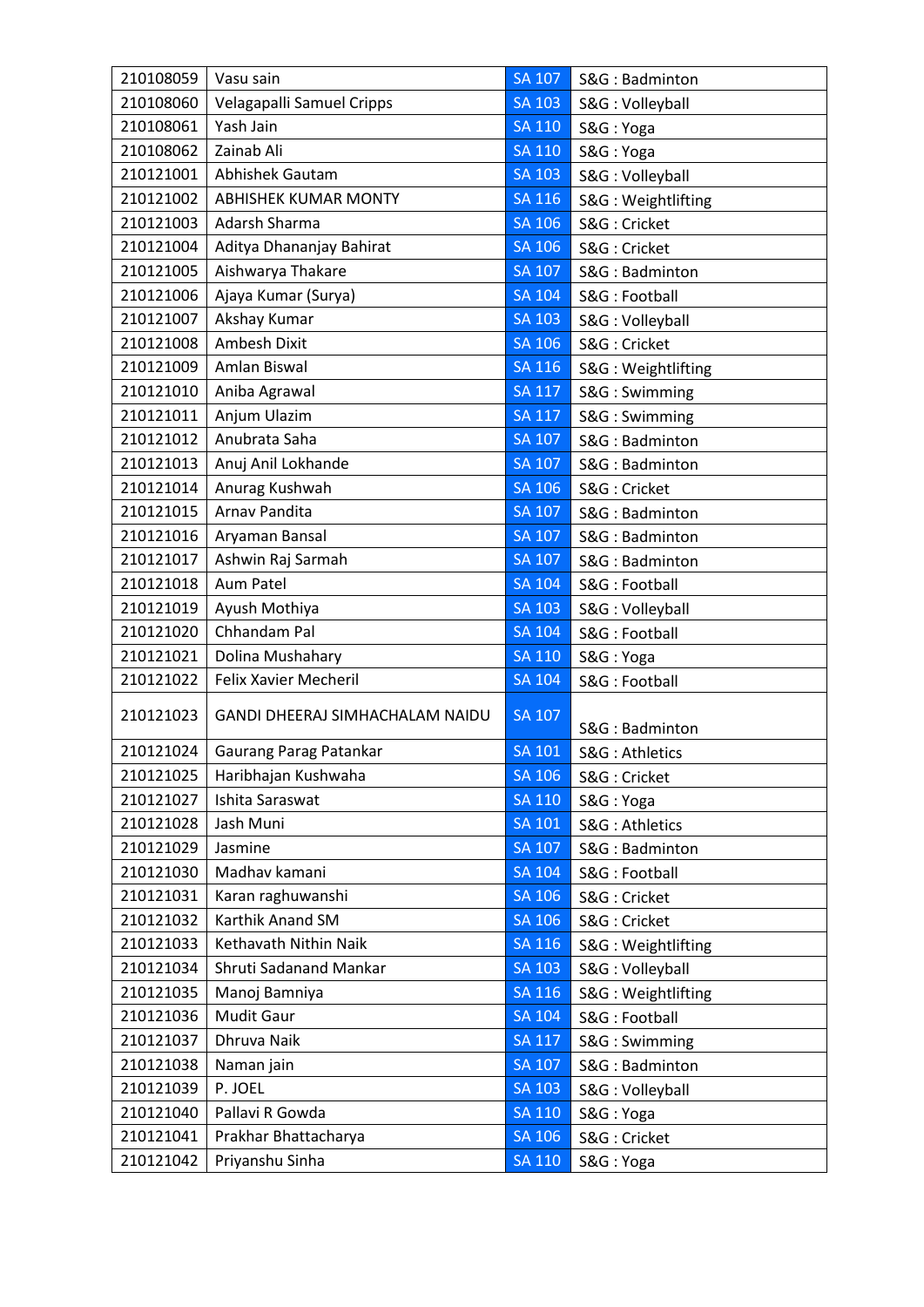| 210121043 | Rajarshi Mandal             | <b>SA 116</b> | S&G: Weightlifting |
|-----------|-----------------------------|---------------|--------------------|
| 210121044 | RAJEEV YADAV                | SA 101        | S&G: Athletics     |
| 210121045 | Raunit Singh                | SA 107        | S&G: Badminton     |
| 210121046 | <b>RAVI RAJAK</b>           | <b>SA 103</b> | S&G: Volleyball    |
| 210121047 | S.Naman Sethiya             | <b>SA 103</b> | S&G: Volleyball    |
| 210121048 | SaiSuchith P                | <b>SA 104</b> | S&G: Football      |
| 210121049 | Shafaat Hussain khan        | <b>SA 103</b> | S&G: Volleyball    |
| 210121050 | Shrivathsa P S              | <b>SA 106</b> | S&G: Cricket       |
| 210121051 | Shubhechha Mondal           | SA 101        | S&G: Athletics     |
| 210121052 | Subham kumar                | SA 106        | S&G: Cricket       |
| 210121053 | Sudhanshu kumar             | <b>SA 106</b> | S&G: Cricket       |
| 210121054 | Sunidhi Prakash             | <b>SA 110</b> | S&G: Yoga          |
| 210121055 | Sunkara Venkata Sai Manohar | <b>SA 106</b> | S&G: Cricket       |
| 210121056 | Tanisha Achyut Prakash      | SA 110        | S&G: Yoga          |
| 210121057 | Tejas Tendulkar             | SA 107        | S&G: Badminton     |
| 210121058 | Ujjval Charpota             | <b>SA 101</b> | S&G: Athletics     |
| 210121059 | Ujjwal Nilesh Ravani        | <b>SA 104</b> | S&G: Football      |
| 210121060 | Vanteru Aishwarya           | <b>SA 110</b> | S&G: Yoga          |
| 210121061 | Vedant P Rajpurohit         | <b>SA 106</b> | S&G: Cricket       |
| 210121062 | Vedhant Krishi S            | <b>SA 117</b> | S&G: Swimming      |
| 210121063 | Vishal Singh mahar          | SA 106        | S&G: Cricket       |
| 210121064 | Vishvjeet kumawaf           | SA 106        | S&G: Cricket       |
| 210121065 | <b>VIVEK KUMAR</b>          | <b>SA 103</b> | S&G: Volleyball    |
| 210121066 | Vivek S Dond                | <b>SA 116</b> | S&G: Weightlifting |
| 210121067 | Yadamreddy Manaswi          | <b>SA 107</b> | S&G: Badminton     |
| 210121068 | YASH                        | SA 106        | S&G: Cricket       |
| 210122002 | Ambika Singh                | SA 110        | S&G: Yoga          |
| 210122003 | Anchit Prasad               | <b>SA 110</b> | S&G: Yoga          |
| 210122004 | <b>ANJALI PRIYA</b>         | <b>SA 117</b> | S&G: Swimming      |
| 210122005 | <b>Ankit Das</b>            | <b>SA 103</b> | S&G: Volleyball    |
| 210122006 | <b>ANKIT KUMAR</b>          | <b>SA 110</b> | S&G: Yoga          |
| 210122007 | Ankit Varshney              | <b>SA 110</b> | S&G: Yoga          |
| 210122008 | ANURAG PANDEY               | <b>SA 103</b> | S&G: Volleyball    |
| 210122009 | Anurag Singh                | <b>SA 110</b> | S&G: Yoga          |
| 210122010 | Anushka negi                | <b>SA 117</b> | S&G: Swimming      |
| 210122011 | Arijit Mohanta              | <b>SA 110</b> | S&G: Yoga          |
| 210122012 | Ayush Singh                 | <b>SA 101</b> | S&G: Athletics     |
| 210122013 | <b>B</b> Karthik            | <b>SA 104</b> | S&G: Football      |
| 210122014 | <b>Bhargav Sonowal</b>      | <b>SA 101</b> | S&G: Athletics     |
| 210122015 | Deepanshu Pofare            | <b>SA 110</b> | S&G: Yoga          |
| 210122016 | Deependra singh             | <b>SA 101</b> | S&G: Athletics     |
| 210122017 | Deepesh Kaushik             | <b>SA 104</b> | S&G: Football      |
| 210122018 | Devesh Anjane               | <b>SA 103</b> | S&G: Volleyball    |
| 210122019 | Divyesh Agarwal             | SA 107        | S&G: Badminton     |
| 210122020 | Harshita Agrawal            | <b>SA 110</b> | S&G: Yoga          |
| 210122021 | <b>KANIKE UDAY</b>          | SA 106        | S&G: Cricket       |
|           |                             |               |                    |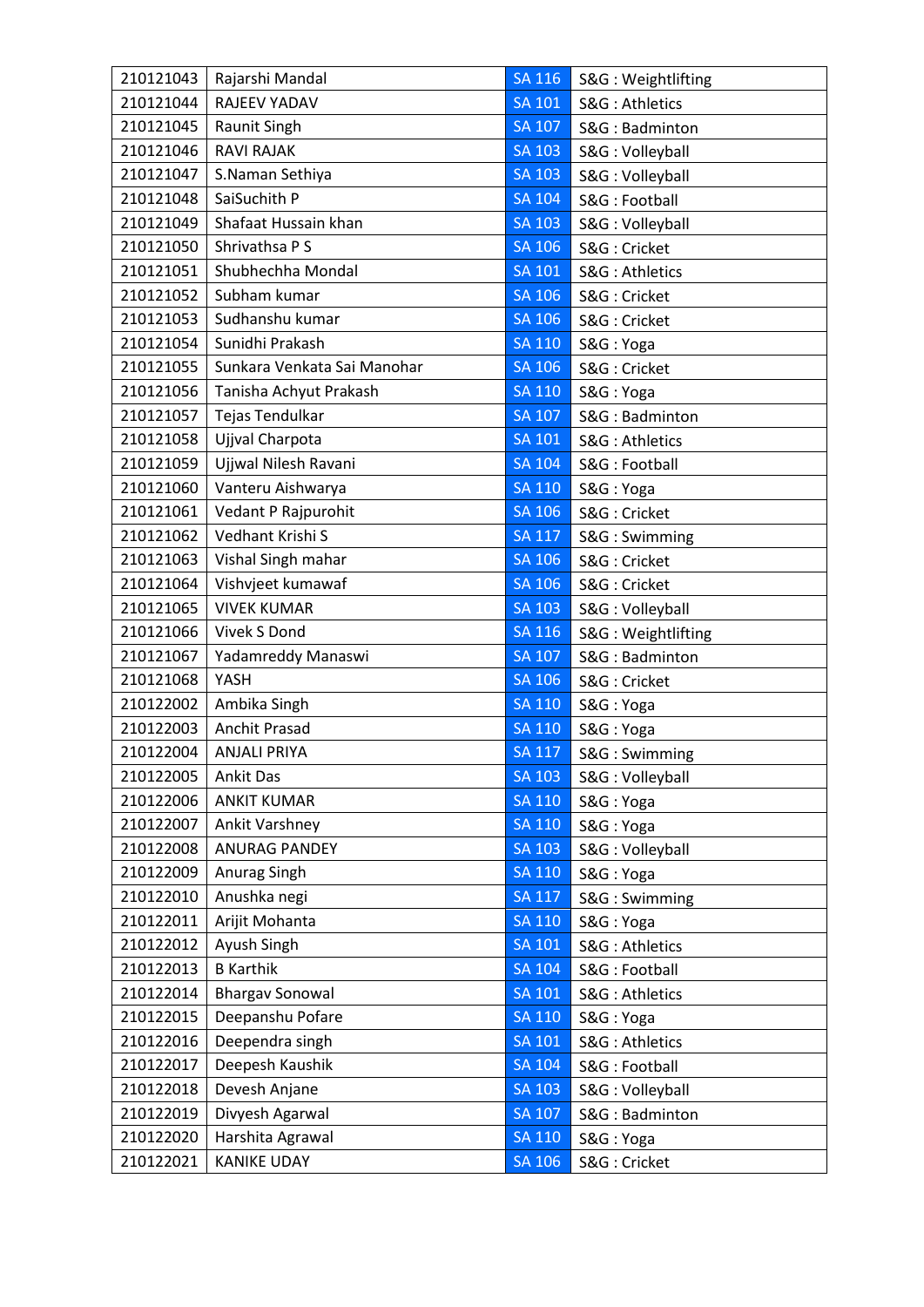| 210122023 | Koman Morungman Maring     | <b>SA 103</b> | S&G: Volleyball    |
|-----------|----------------------------|---------------|--------------------|
| 210122024 | Krishna Kumar              | <b>SA 117</b> | S&G: Swimming      |
| 210122025 | <b>KULDEEP RANJAN</b>      | <b>SA 107</b> | S&G: Badminton     |
| 210122026 | Kumawat Raghuvir           | <b>SA 110</b> | S&G: Yoga          |
| 210122027 | <b>Kunal Singh</b>         | <b>SA 104</b> | S&G: Football      |
| 210122028 | Manju                      | <b>SA 110</b> | S&G: Yoga          |
| 210122029 | <b>Mohit Patil</b>         | <b>SA 103</b> | S&G: Volleyball    |
| 210122030 | 210122030                  | <b>SA 101</b> | S&G: Athletics     |
| 210122031 | Monuj Gogoi                | <b>SA 104</b> | S&G: Football      |
| 210122032 | Pawar Chandana             | <b>SA 104</b> | S&G: Football      |
| 210122033 | Prakash Kumar              | <b>SA 110</b> | S&G: Yoga          |
| 210122034 | Pranathi Nidadavolu        | <b>SA 117</b> | S&G: Swimming      |
| 210122035 | Pranjal Saxena             | <b>SA 104</b> | S&G: Football      |
| 210122036 | Pratham Garg               | <b>SA 110</b> | S&G: Yoga          |
| 210122037 | PUNNYA PRASANNAN           | <b>SA 101</b> | S&G: Athletics     |
| 210122038 | Rachit Awasthi             | <b>SA 103</b> | S&G: Volleyball    |
| 210122039 | RAGHAV ARORA               | <b>SA 107</b> | S&G: Badminton     |
| 210122040 | Rahul Kumar                | <b>SA 101</b> | S&G: Athletics     |
| 210122041 | Raj Kashyap                | <b>SA 110</b> | S&G: Yoga          |
| 210122042 | Rajat Patodi               | <b>SA 101</b> | S&G: Athletics     |
| 210122043 | Rajat Singhal              | <b>SA 117</b> | S&G: Swimming      |
| 210122044 | Rajeev Verma               | <b>SA 117</b> | S&G: Swimming      |
| 210122045 | Rajeshwari Jadhav          | SA 110        | S&G: Yoga          |
| 210122046 | Ranjan Kumar               | SA 101        | S&G: Athletics     |
| 210122047 | Raunak Agarwal             | <b>SA 110</b> | S&G: Yoga          |
| 210122048 | Riddhiman Ghatak           | <b>SA 110</b> | S&G: Yoga          |
| 210122049 | Rishav Raj                 | <b>SA 117</b> | S&G: Swimming      |
| 210122050 | Rishi patel                | <b>SA 116</b> | S&G: Weightlifting |
| 210122051 | Ritika Rege                | <b>SA 103</b> | S&G: Volleyball    |
| 210122052 | Sarthak Kumar              | <b>SA 106</b> | S&G: Cricket       |
| 210122053 | Sayan Dey Sarkar           | <b>SA 101</b> | S&G: Athletics     |
| 210122054 | Shivam                     | <b>SA 117</b> | S&G: Swimming      |
| 210122056 | Shreya Anand               | <b>SA 110</b> | S&G: Yoga          |
| 210122057 | Shrut Dobariya             | <b>SA 106</b> | S&G: Cricket       |
| 210122058 | Siddharth Kashyap          | <b>SA 101</b> | S&G: Athletics     |
| 210122059 | Sumit Kumar Rajak          | <b>SA 103</b> | S&G: Volleyball    |
| 210122060 | Swapnil gangrade           | SA 116        | S&G: Weightlifting |
| 210122061 | Swati Sinha                | <b>SA 103</b> | S&G: Volleyball    |
| 210122063 | Tushar Kholwal             | <b>SA 116</b> | S&G: Weightlifting |
| 210122064 | <b>VEDANT SUBHASH PHAD</b> | <b>SA 110</b> | S&G: Yoga          |
| 210122065 | Yash Vardhan Srivastava    | <b>SA 106</b> | S&G: Cricket       |
| 210123001 | Aaditya Gupta              | <b>SA 110</b> | S&G: Yoga          |
| 210123002 | Aalok bagaria              | SA 107        | S&G: Badminton     |
| 210123003 | Aastha Khandelwal          | <b>SA 107</b> | S&G: Badminton     |
| 210123004 | Abhinav Kumar              | <b>SA 101</b> | S&G: Athletics     |
| 210123005 | Adapa Jashkayth            | <b>SA 101</b> | S&G: Athletics     |
|           |                            |               |                    |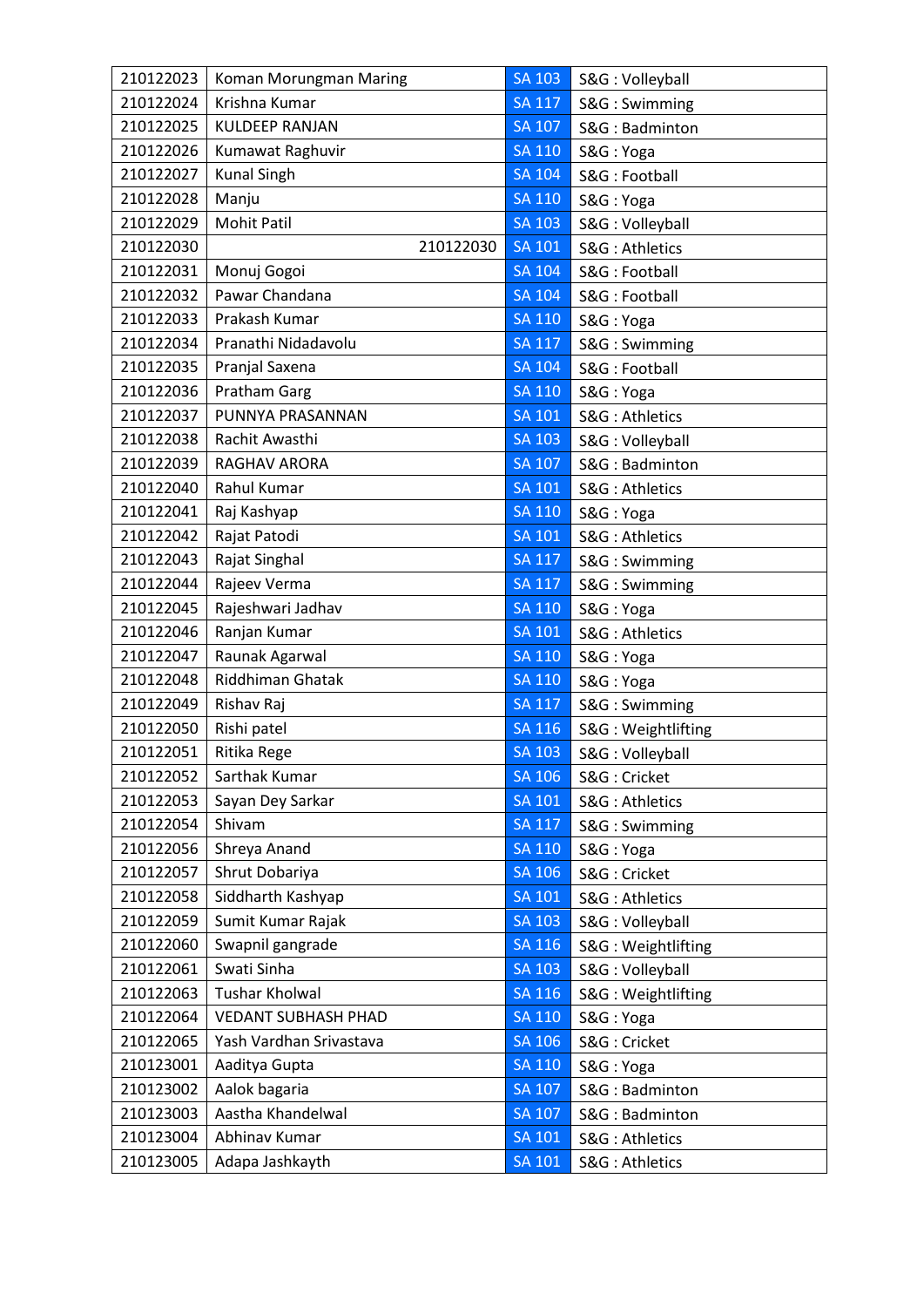| 210123006 | Anant Bansal             | <b>SA 117</b> | S&G: Swimming      |
|-----------|--------------------------|---------------|--------------------|
| 210123007 | A SUKETH                 | SA 106        | S&G: Cricket       |
| 210123008 | Arush Gupta              | <b>SA 103</b> | S&G: Volleyball    |
| 210123009 | Astha Rane               | <b>SA 110</b> | S&G: Yoga          |
| 210123010 | Ayush Kumar              | <b>SA 104</b> | S&G: Football      |
| 210123011 | AYUSH KUMAR JAISWAL      | <b>SA 117</b> | S&G: Swimming      |
| 210123012 | Ayush Verma              | <b>SA 106</b> | S&G: Cricket       |
| 210123013 | Ayushman verma           | SA 116        | S&G: Weightlifting |
| 210123014 | Chandrashekar Giridharan | <b>SA 104</b> | S&G: Football      |
| 210123015 | Daksh raj                | <b>SA 110</b> | S&G: Yoga          |
| 210123016 | Devansh Vadnere          | <b>SA 106</b> | S&G: Cricket       |
| 210123017 | Dhruva Sarawgi           | <b>SA 101</b> | S&G: Athletics     |
| 210123018 | Dipit Patowari           | <b>SA 104</b> | S&G: Football      |
| 210123019 | Diya Agrawal             | <b>SA 101</b> | S&G: Athletics     |
| 210123020 | Sarthak Gadge            | <b>SA 107</b> | S&G: Badminton     |
| 210123021 | Gampa Sathvik            | <b>SA 106</b> | S&G: Cricket       |
| 210123022 | Gargi goyal              | <b>SA 110</b> | S&G: Yoga          |
| 210123023 | Gaurav kataria           | <b>SA 106</b> | S&G: Cricket       |
| 210123024 | Harsh Kumar              | <b>SA 103</b> | S&G: Volleyball    |
| 210123025 | Harsh Kumar Singh        | <b>SA 104</b> | S&G: Football      |
| 210123026 | Himank Gupta             | <b>SA 104</b> | S&G: Football      |
| 210123027 | Chakradhar Inaganti      | <b>SA 107</b> | S&G: Badminton     |
| 210123028 | Jyotish                  | <b>SA 107</b> | S&G: Badminton     |
| 210123030 | Kamini Mangal            | SA 110        | S&G: Yoga          |
| 210123031 | K.Abhijith Goud          | <b>SA 110</b> | S&G: Yoga          |
| 210123032 | Khushi Tongia            | <b>SA 110</b> | S&G: Yoga          |
| 210123033 | KODUDULA ASHISH REDDY    | <b>SA 107</b> | S&G: Badminton     |
| 210123034 | Hrushikesh koppula       | <b>SA 117</b> | S&G: Swimming      |
| 210123036 | Lalhriemsang Faihriem    | <b>SA 104</b> | S&G: Football      |
| 210123037 | 210123037                | <b>SA 116</b> | S&G: Weightlifting |
| 210123038 | Prashik Meshram          | <b>SA 117</b> | S&G: Swimming      |
| 210123039 | Mihit Sreejith           | <b>SA 110</b> | S&G: Yoga          |
| 210123040 | M.Srikanth               | <b>SA 110</b> | S&G: Yoga          |
| 210123041 | Nallam Kalyan Sathvik    | <b>SA 116</b> | S&G: Weightlifting |
| 210123043 | Pavan Kumar A            | <b>SA 101</b> | S&G: Athletics     |
| 210123044 | Pitchika Asha Shree      | SA 107        | S&G: Badminton     |
| 210123045 | Pranavi Sudireddy        | SA 101        | S&G: Athletics     |
| 210123046 | Priyanshu Dubey          | <b>SA 107</b> | S&G: Badminton     |
| 210123047 | Punit Kumar              | <b>SA 101</b> | S&G: Athletics     |
| 210123048 | Rahul kumar              | <b>SA 104</b> | S&G: Football      |
| 210123049 | Raj Borogaon             | <b>SA 104</b> | S&G: Football      |
| 210123050 | RAYALA NAGA PRAGNA SRI   | SA 110        | S&G: Yoga          |
| 210123051 | Rishika Saria            | SA 110        | S&G: Yoga          |
| 210123052 | Sajal Agarwal            | <b>SA 117</b> | S&G: Swimming      |
| 210123053 | SANKALP SETIA            | <b>SA 117</b> | S&G: Swimming      |
| 210123054 | Satyam Chaurasiya        | <b>SA 107</b> | S&G: Badminton     |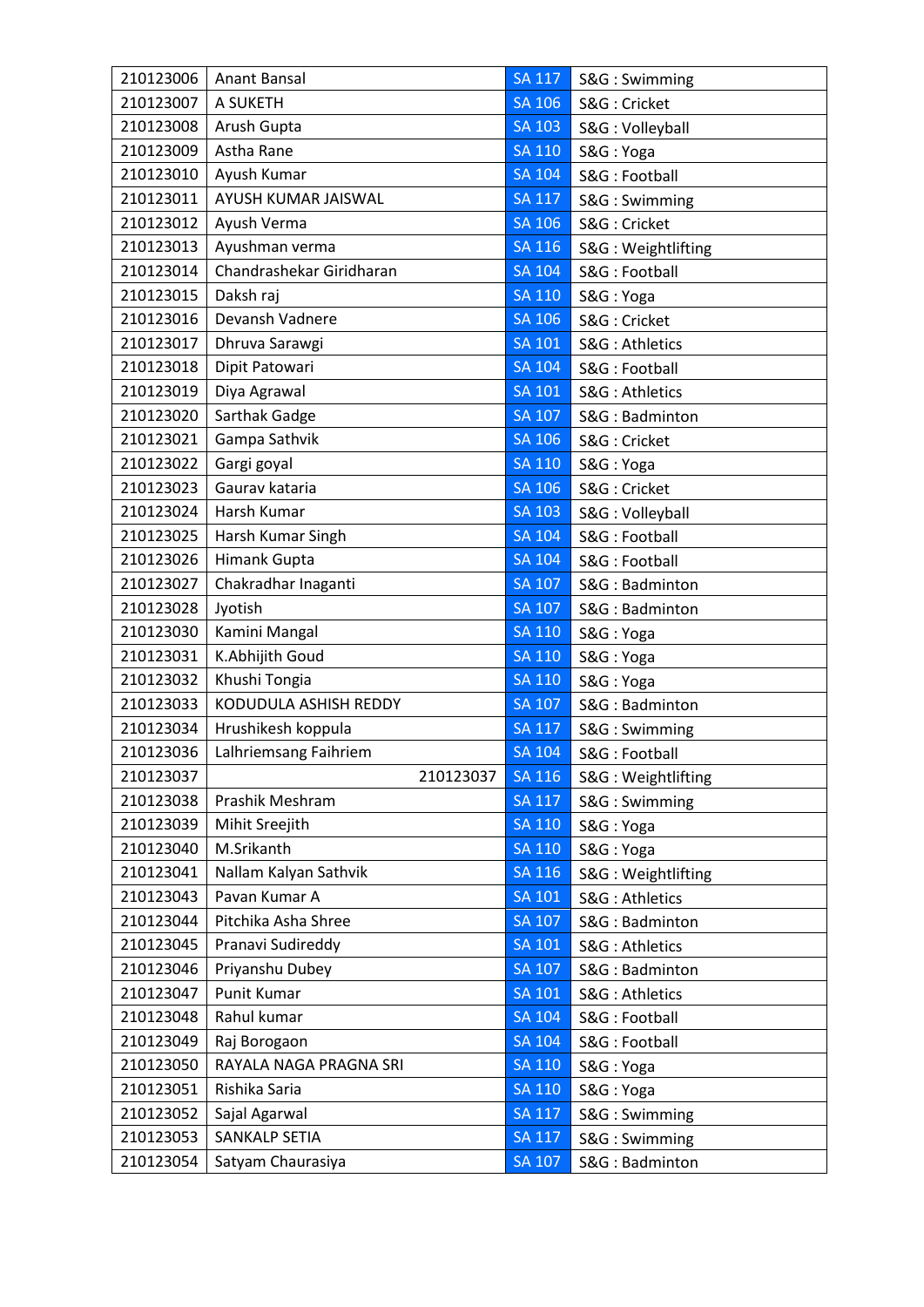| 210123055 | Savi Abhidnyan Kawle     | <b>SA 110</b> | S&G: Yoga          |
|-----------|--------------------------|---------------|--------------------|
| 210123056 | Sayali Manish Raje       | <b>SA 107</b> | S&G: Badminton     |
| 210123057 | Shifat Ali               | SA 116        | S&G: Weightlifting |
| 210123058 | SHIVAM SINGH             | <b>SA 107</b> | S&G: Badminton     |
| 210123059 | Shuvrajit Deb Roy        | <b>SA 101</b> | S&G: Athletics     |
| 210123060 | Sistla gayatri           | <b>SA 107</b> | S&G: Badminton     |
| 210123061 | Soumyadeep Paul          | <b>SA 107</b> | S&G: Badminton     |
| 210123062 | Suman meena              | SA 104        | S&G: Football      |
| 210123063 | Tammireddy Sri Vallabh   | <b>SA 117</b> | S&G: Swimming      |
| 210123064 | 210123064                | <b>SA 117</b> | S&G: Swimming      |
| 210123065 | Tanmay Bhatnagar         | SA 116        | S&G: Weightlifting |
| 210123066 | <b>Tejas Bhale</b>       | <b>SA 107</b> | S&G: Badminton     |
| 210123067 | Upesh Jeengar            | <b>SA 110</b> | S&G: Yoga          |
| 210123069 | Vankadavath rohith sai   | <b>SA 116</b> | S&G: Weightlifting |
| 210123070 | Yatharth gupta           | $S$ A 106     | S&G: Cricket       |
| 210123071 | <b>Yatharth Yash</b>     | <b>SA 107</b> | S&G: Badminton     |
| 210150001 | Abhist Yadav             | <b>SA 104</b> | S&G: Football      |
| 210150002 | Aditya Gupta             | <b>SA 104</b> | S&G: Football      |
| 210150003 | Aditya Mandal            | <b>SA 110</b> | S&G: Yoga          |
| 210150004 | ADITYA SURYAWANSHI       | <b>SA 104</b> | S&G: Football      |
| 210150005 | Anant Kacholia           | SA 110        | S&G: Yoga          |
| 210150006 | Ankita Anand             | <b>SA 110</b> | S&G: Yoga          |
| 210150007 | Aryan Lath               | SA 107        | S&G: Badminton     |
| 210150008 | Aryan Singh              | SA 116        | S&G: Weightlifting |
| 210150009 | Borra.lakshya            | <b>SA 110</b> | S&G: Yoga          |
| 210150010 | Devansh Bhardwaj         | SA 107        | S&G: Badminton     |
| 210150011 | <b>HARSH RAJ</b>         | SA 116        | S&G: Weightlifting |
| 210150012 | Srikar redddy            | <b>SA 106</b> | S&G: Cricket       |
| 210150013 | Nishchay Nilabh          | SA 110        | S&G: Yoga          |
| 210150014 | Palthiya Laanith Chouhan | <b>SA 110</b> | S&G: Yoga          |
| 210150015 | POKALA RITHURAJ          | <b>SA 106</b> | S&G: Cricket       |
| 210150016 | Shubhi Agarwal           | <b>SA 110</b> | S&G: Yoga          |
| 210150017 | Subhash Patel            | SA 110        | S&G: Yoga          |
| 210150018 | Sunanda K H              | <b>SA 110</b> | S&G: Yoga          |
| 210150019 | Thanish Bolla            | <b>SA 110</b> | S&G: Yoga          |
| 210150020 | Varun Nagpal             | SA 106        | S&G: Cricket       |
| 210205001 | Aadra Rajesh             | <b>SA 110</b> | S&G: Yoga          |
| 210205002 | Aarya Ghodke             | <b>SA 104</b> | S&G: Football      |
| 210205003 | Aashi Agarwal            | <b>SA 110</b> | S&G: Yoga          |
| 210205004 | Aathithya M              | SA 104        | S&G: Football      |
| 210205005 | Abdul Basith K           | <b>SA 104</b> | S&G: Football      |
| 210205006 | Adhuaitu Krishna H K     | SA 116        | S&G: Weightlifting |
| 210205007 | Adithyan Sunilkumar      | SA 116        | S&G: Weightlifting |
| 210205008 | Aditya Parmar            | <b>SA 117</b> | S&G: Swimming      |
| 210205009 | Aditya Pratap Singh      | <b>SA 110</b> | S&G: Yoga          |
| 210205010 | ALAINA VINAYAK           | SA 107        | S&G: Badminton     |
|           |                          |               |                    |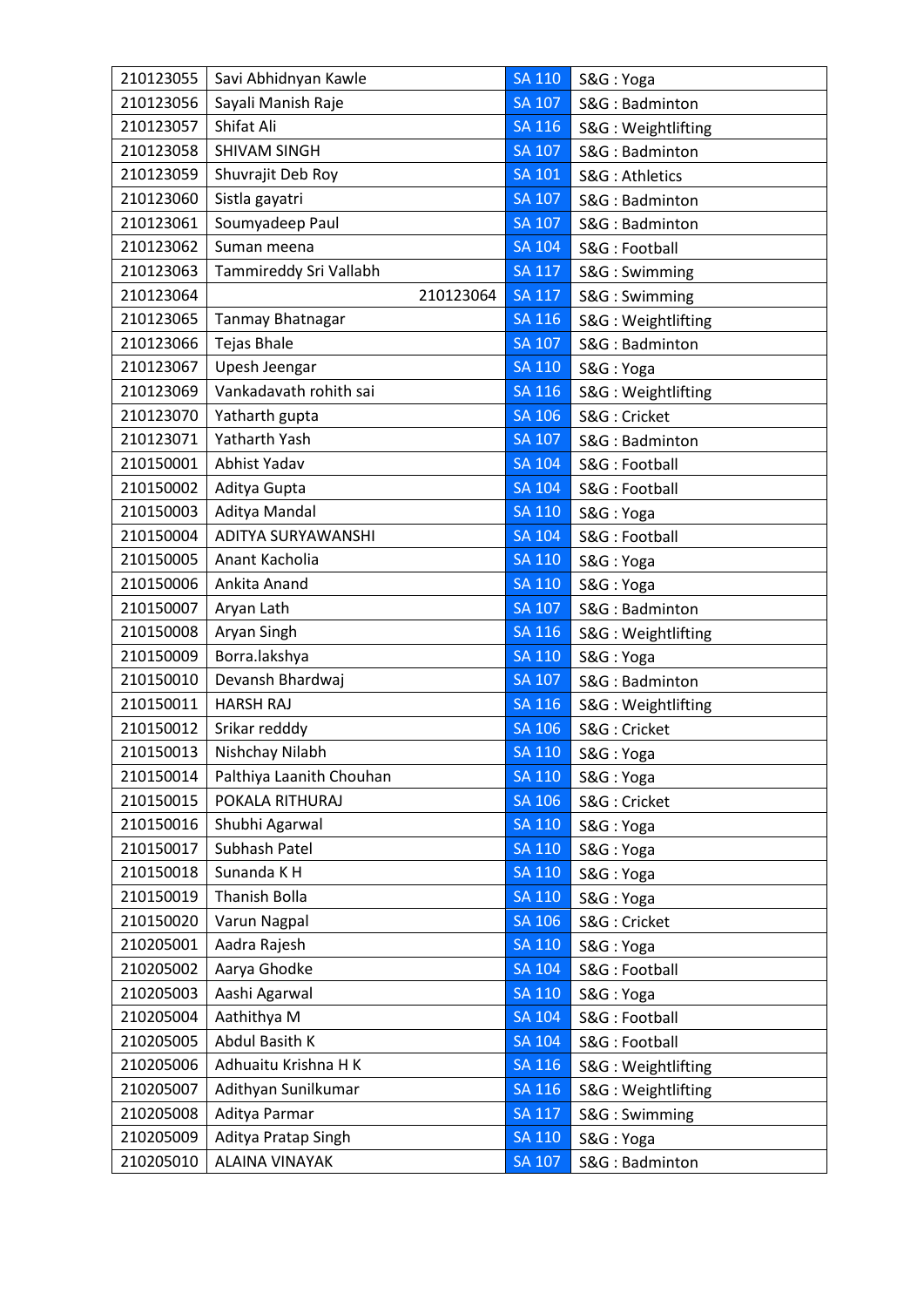| 210205011 | Amey Karekar              | <b>SA 104</b> | S&G: Football      |
|-----------|---------------------------|---------------|--------------------|
| 210205012 | Amogha Margassery         | <b>SA 101</b> | S&G: Athletics     |
| 210205013 | Anandu Krishnan           | <b>SA 104</b> | S&G: Football      |
| 210205014 | Anna Meril Joy            | <b>SA 117</b> | S&G: Swimming      |
| 210205015 | Anshul Suthar             | <b>SA 104</b> | S&G: Football      |
| 210205016 | Anubhab Sahoo             | SA 116        | S&G: Weightlifting |
| 210205017 | <b>APARNA CHINTU</b>      | SA 110        | S&G: Yoga          |
| 210205018 | Arya K                    | <b>SA 110</b> | S&G: Yoga          |
| 210205019 | Aryan Sharma              | <b>SA 103</b> | S&G: Volleyball    |
| 210205020 | <b>Bedanta Mandal</b>     | <b>SA 101</b> | S&G: Athletics     |
| 210205021 | Chaitanya Kunal Raut      | <b>SA 117</b> | S&G: Swimming      |
| 210205022 | Chorovelu Ringa           | <b>SA 110</b> | S&G: Yoga          |
| 210205023 | Darsan Sunoj              | SA 116        | S&G: Weightlifting |
| 210205024 | Dawn Lawrence Roy         | <b>SA 117</b> | S&G: Swimming      |
| 210205025 | Dhwani Doshi              | <b>SA 117</b> | S&G: Swimming      |
| 210205026 | Harsh Deep                | <b>SA 104</b> | S&G: Football      |
| 210205027 | Jeevan Jolly              | SA 116        | S&G: Weightlifting |
| 210205028 | Kavinas S                 | <b>SA 101</b> | S&G: Athletics     |
| 210205029 | Kayra Reying Pao          | <b>SA 117</b> | S&G: Swimming      |
| 210205030 | Kumkum Yadav              | SA 116        | S&G: Weightlifting |
| 210205031 | M.Thanush                 | <b>SA 104</b> | S&G: Football      |
| 210205032 | Mahima Prasanna           | <b>SA 116</b> | S&G: Weightlifting |
| 210205033 | Manajit Saha              | <b>SA 104</b> | S&G: Football      |
| 210205035 | Mohit Sumbrui             | <b>SA 117</b> | S&G: Swimming      |
| 210205036 | Mukta Yuvraj Sangare      | <b>SA 101</b> | S&G: Athletics     |
| 210205037 | Neha Pandey               | <b>SA 117</b> | S&G: Swimming      |
| 210205038 | <b>NIRAN VISWAS K</b>     | <b>SA 107</b> | S&G: Badminton     |
| 210205039 | Nirupama S                | <b>SA 110</b> | S&G: Yoga          |
| 210205040 | Parth Sharma              | <b>SA 110</b> | S&G: Yoga          |
| 210205041 | Prajwal Laxman Kuwar      | <b>SA 116</b> | S&G: Weightlifting |
| 210205042 | Rohit Suhas Kondaye       | <b>SA 103</b> | S&G: Volleyball    |
| 210205043 | Saanvi Bapat              | <b>SA 101</b> | S&G: Athletics     |
| 210205044 | Sajal R                   | <b>SA 117</b> | S&G: Swimming      |
| 210205045 | Sakshi Mallah             | <b>SA 101</b> | S&G: Athletics     |
| 210205046 | Samhita Lokesh            | <b>SA 103</b> | S&G: Volleyball    |
| 210205047 | Sanbarto Mondal           | SA 106        | S&G: Cricket       |
| 210205048 | Shivam Roy                | <b>SA 101</b> | S&G: Athletics     |
| 210205049 | Shreya Sarkar             | <b>SA 117</b> | S&G: Swimming      |
| 210205050 | Sushant Sawant            | <b>SA 107</b> | S&G: Badminton     |
| 210205051 | Swapnil Banerjee          | <b>SA 103</b> | S&G: Volleyball    |
| 210205053 | Urmi Gopalakrishna        | <b>SA 110</b> | S&G: Yoga          |
| 210205054 | vaishnavi upadhyay        | <b>SA 117</b> | S&G: Swimming      |
| 210205055 | Viknesh Surya S S         | SA 116        | S&G: Weightlifting |
| 210205056 | <b>Virat Dubey</b>        | <b>SA 116</b> | S&G: Weightlifting |
| 210205057 | VIshnu Chandan Kolaparthi | <b>SA 110</b> | S&G: Yoga          |
| 210205058 | Yash Chauhan              | <b>SA 103</b> | S&G: Volleyball    |